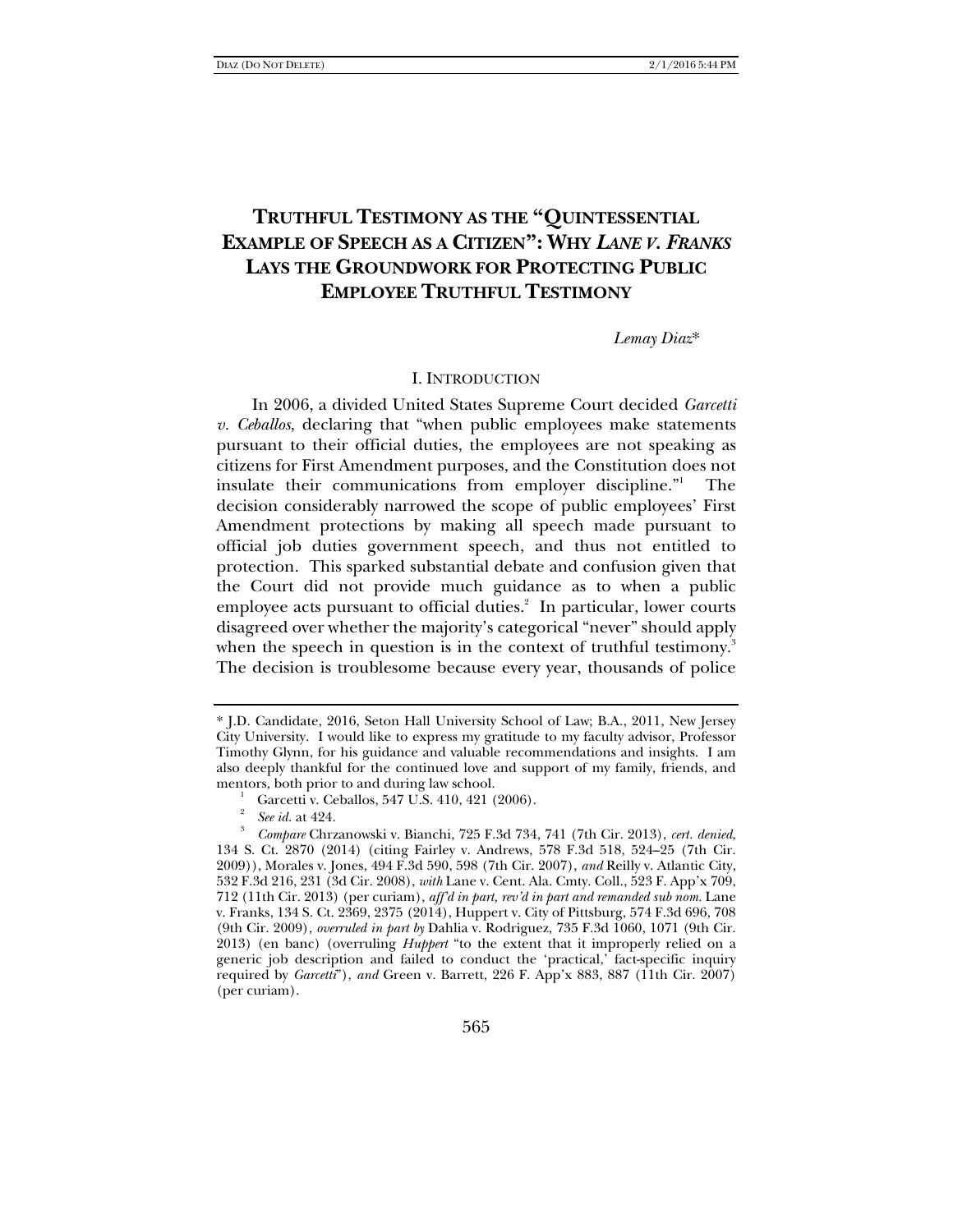officers, detectives, and investigators, among other law enforcement officers, take the stand and testify as part of their job duties.4

In a recent case, *Lane v. Franks*, the Court addressed the issue and held that the First Amendment protects a public employee who provides sworn testimony, compelled by subpoena, outside the course of his ordinary job duties.<sup>5</sup> In doing so, the Court provided some guidance as to when *Garcetti*'s "pursuant to official duties" standard should apply. The Court, however, left open the question of whether that protection applies to public employees, such as police officers or crime scene investigators, who often provide sworn testimony as part of their ordinary duties.<sup>6</sup>

This Comment argues that even though the Court did not reach this question, *Lane* lays the foundation for finding that public employees' sworn testimony pursuant to ordinary job duties is protected citizen speech. First, *Lane* refines and narrows *Garcetti*'s "pursuant to official duties" standard, thereby limiting the ability of lower courts to read *Garcetti* too broadly. Second, key language in Justice Sotomayor's majority opinion provides the impetus for finding that sworn testimony must always be considered citizen speech. Specifically, this Comment will argue that the *Garcetti* rationales do not apply when the speech in question is sworn testimony because: 1) every citizen has a right and duty to testify in court, and the application of *Garcetti* in this context infringes on liberties that the public employee would otherwise enjoy as a citizen; 2) not protecting that right will undoubtedly undermine the societal value of testimony by causing public employees to self-censor; and 3) protecting public employee sworn testimony will not commit the courts to a new intrusive role, since courts already hold the sole authority over witnesses and their testimony.

Part II will provide a brief overview of the history of First Amendment protections for public employees. Special attention will be given to the two primary Supreme Court cases on the subject, as

6

<sup>4</sup> *See, e.g.*, *Police and Detectives: What Police and Detectives Do—Occupational Outlook*  Handbook, 2014-15 Edition, U.S. BUREAU OF LABOR STATISTICS (Jan. 8, 2014), http://www.bls.gov/ooh/protective-service/police-and-detectives.htm#tab-2 (noting that uniformed police officers, detectives, and investigators typically testify in court as part of their duties). In 2014, federal, state, and local agencies employed over 844,000 detectives, investigators, and police officers. *See Household Data Annual Averages: 11b. Employed Persons by Detailed Occupation and Age*, U.S.BUREAU OF LABOR STATISTICS (2014), http://www.bls.gov/cps/cpsaat11b.pdf (indicating that in 2014, these agencies employed 164,000 detectives and criminal investigators, and 680,000 police and sheriff's patrol officers).

Lane v. Franks, 134 S. Ct. 2369, 2378 (2014).

*Id.* at 2378 n.4, 2384 (Thomas, J., concurring).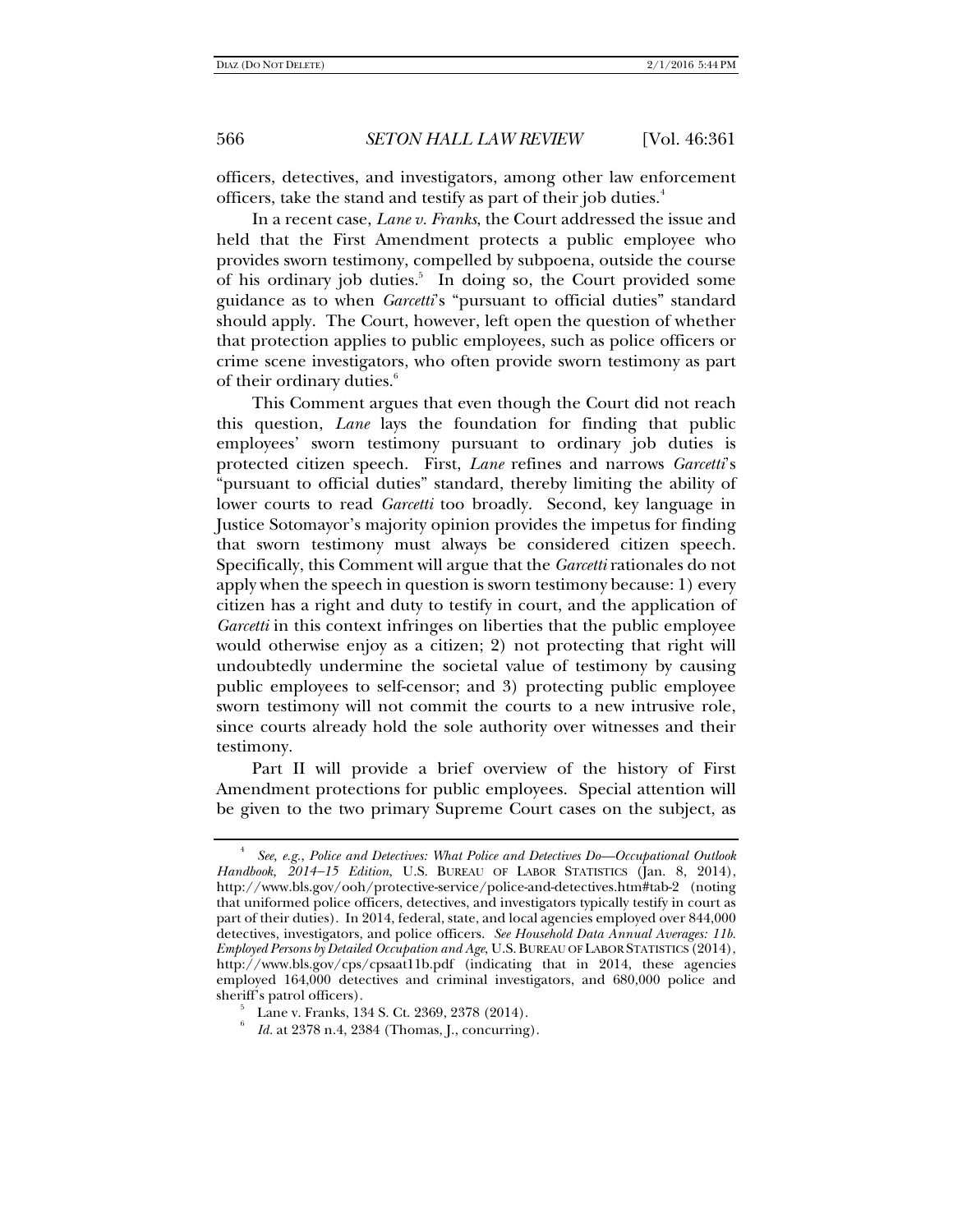well as the circuit split that occurred following the *Garcetti* decision. Part III will discuss the importance of truthful testimony to the judicial system by exploring the common law duty and right of all citizens to testify, and the protections afforded to witnesses. Part IV will analyze the recent Supreme Court decision in *Lane v. Franks*. Finally, Part V will argue why the *Lane* decision laid the groundwork for protecting public employees' sworn testimony, since it limited the scope of *Garcetti* and highlighted truthful testimony as inheritably citizen speech. As such, truthful testimony must always be considered citizen speech because the rationales behind *Garcetti* fail in this circumstance. Part VI will conclude.

# II. THE ROAD TO *LANE*: A BRIEF HISTORY OF PUBLIC EMPLOYEE FIRST AMENDMENT PROTECTIONS

It is a bedrock principle of American jurisprudence that "Congress shall make no law . . . abridging the freedom of speech."7 The Supreme Court has long emphasized the importance of allowing a free exchange in the marketplace of ideas to our democratic government.<sup>8</sup> As Justice Brandeis once opined, the Founding Fathers knew that:

[O]rder cannot be secured merely through fear of punishment for its infraction; that it is hazardous to discourage thought, hope and imagination; that fear breeds repression; that repression breeds hate; that hate menaces stable government; that the path of safety lies in the opportunity to discuss freely supposed grievances and proposed remedies; and that the fitting remedy for evil counsels is good ones. Believing in the power of reason as applied through public discussion, they eschewed silence coerced by law—the argument of force in its worst form.<sup>9</sup>

<sup>7</sup> U.S. CONST. amend. I.

*See, e.g.*, Police Dep't of Chicago v. Mosley, 408 U.S. 92, 95–96 (1972) ("To permit the continued building of our politics and culture, and to assure self-fulfillment for each individual, our people are guaranteed the right to express any thought, free from government censorship."); Garrison v. Louisiana, 379 U.S. 64, 74–75 (1964) ("[S]peech concerning public affairs is more than self-expression; it is the essence of self-government."); New York Times Co. v. Sullivan, 376 U.S. 254, 270 (1964) (stating that there is a "profound national commitment to the principle that debate on public issues should be uninhibited, robust, and wide-open, and that it may well include vehement, caustic, and sometimes unpleasantly sharp attacks on government and public officials"); Abrams v. United States, 250 U.S. 616, 630 (1919) (Holmes, J., dissenting) ("[T]he ultimate good desired is better reached by free trade in ideas that the best test of truth is the power of the thought to get itself accepted in the competition of the market  $\dots$ . That at any rate is the theory of our Constitution.").

Whitney v. California, 274 U.S. 357, 375–76 (1927) (Brandeis, J., concurring)**.**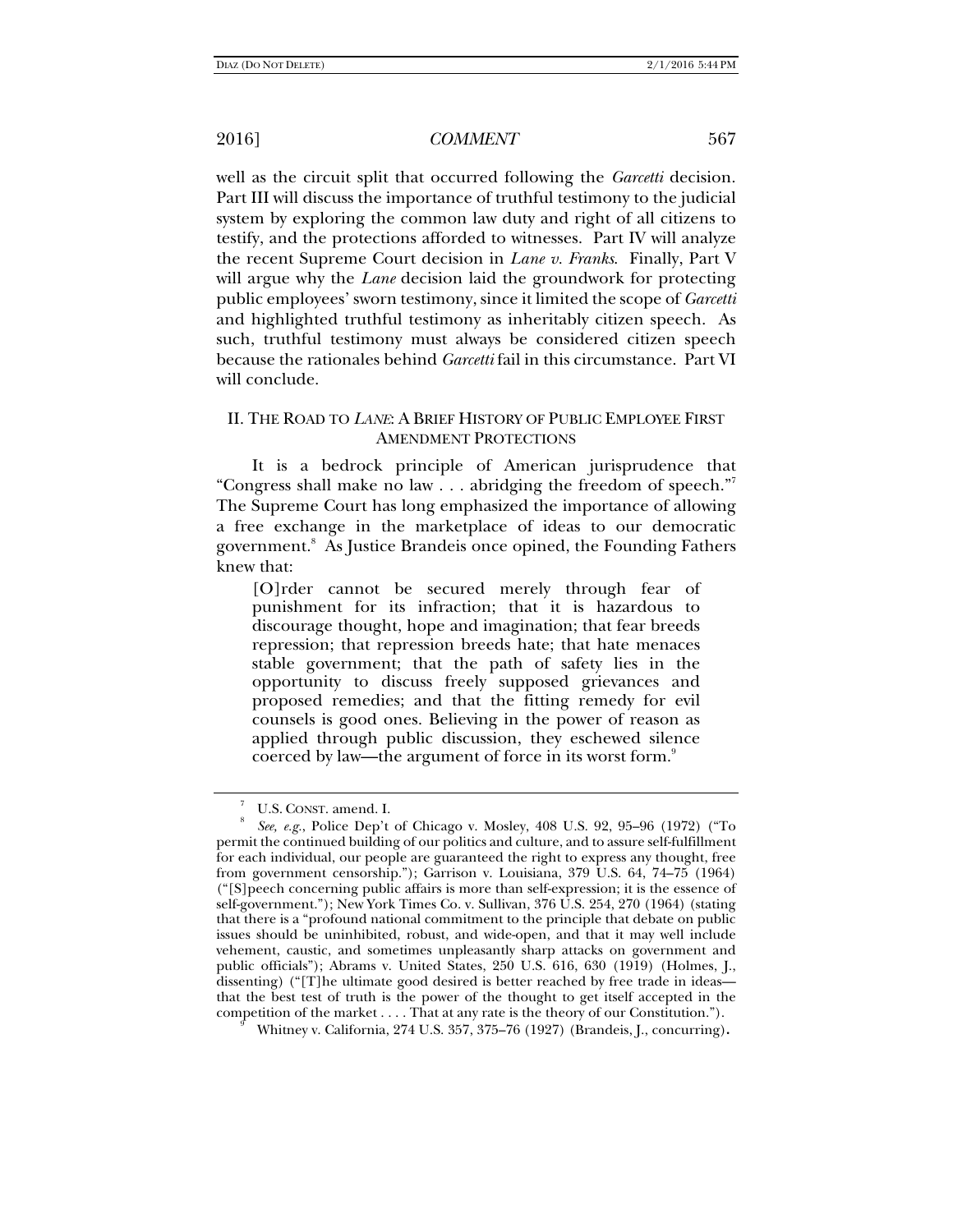Early on, however, the Court carved out an exception to this principle in situations in which the government acted as an employer based largely on Justice Holmes' rationale that government employment is a privilege, not a right.<sup>10</sup> Under this view, when the government acts as an employer, it is free to dictate the terms of employment and can discharge an employee at will, even if it infringed on otherwise constitutionally protected rights.<sup>11</sup> After all, the government employer has a substantial interest in maintaining workplace efficiency.<sup>12</sup> Thus, the Court relied on this unchallenged dogma for much of the twentieth century, denying public employees their First Amendment rights when they accepted employment with the government.<sup>13</sup>

### A. *The Rise of Public Employee First Amendment Protection: the Pickering-Connick Test*

Beginning in the early 1950s, however, the Court began to chip away at Holmes' theory.<sup>14</sup> Although still recognizing the government

*Comment on the Public Concern Requirement*, 76 CALIF. L. REV. 1109, 1112–13 (1988). 12 *See* Connick v. Myers, 461 U.S. 138, 150–51 (1983) (quoting *Ex parte* Curtis, 106 U.S. 371, 373 (1882)) ("One hundred years ago, the Court noted the government's legitimate purpose in '[promoting] efficiency and integrity in the discharge of official duties, and [in] [maintaining] proper discipline in the public service."").

 *See id*. at 143–44 (collecting cases); *see, e.g.*, *Adler*, 342 U.S. at 492 (upholding a New York statute that allowed for the termination of public teachers who were members of the Communist Party); Garner v. Bd. of Pub. Works, 341 U.S. 716, 720–21 (1951) (upholding a City of Los Angeles ordinance requiring public employees to take oaths that they had not been members of organizations like the Communist Party as a "reasonable regulation to protect the municipal service"); United Pub. Workers v. Mitchell, 330 U.S. 75, 103 (1947) (upholding provision of Hatch Act that prohibited federal public employees from taking active part in political management or political campaigns); *Ex Parte Curtis*, 106 U.S. at 375 (upholding federal statute prohibiting public employees from contributing, requesting, or receiving donations for political

 $10$  McAuliffe v. New Bedford, 29 N.E. 517, 517 (1892) ("[A policeman] may have a constitutional right to talk politics, but he has no constitutional right to be a policeman.").

*See, e.g.*, Adler v. Bd. of Educ., 342 U.S. 485, 492 (1952); *McAuliffe*, 29 N.E. at 517; *see also* Cynthia K.Y. Lee, Comment, *Freedom of Speech in the Public Workplace: A* 

purposes). 14 *See* Lee, *supra* note 11, at 1112–15. *See, e.g.*, Keyishian v. Bd. of Regents, 385 U.S. 589, 597–610 (1967) (invalidating two statutes prohibiting hiring or retaining employees of educational institutions who belong to identified "subversive" organizations or who make "treasonable or seditious" statements); Cafeteria Workers v. McElroy, 367 U.S. 886, 900 (1961) (Brennan, J., dissenting) (noting that the government could not deny employment because of a person's political affiliation); Shelton v. Tucker, 364 U.S. 479, 490 (1960) (invalidating a requirement that public school teachers periodically disclose the organizations to which they have belonged or have made a contribution); Wiemann v. Updegraff, 344 U.S. 183, 191 (1952) (holding that a state could not require its employees to establish their loyalty by extracting an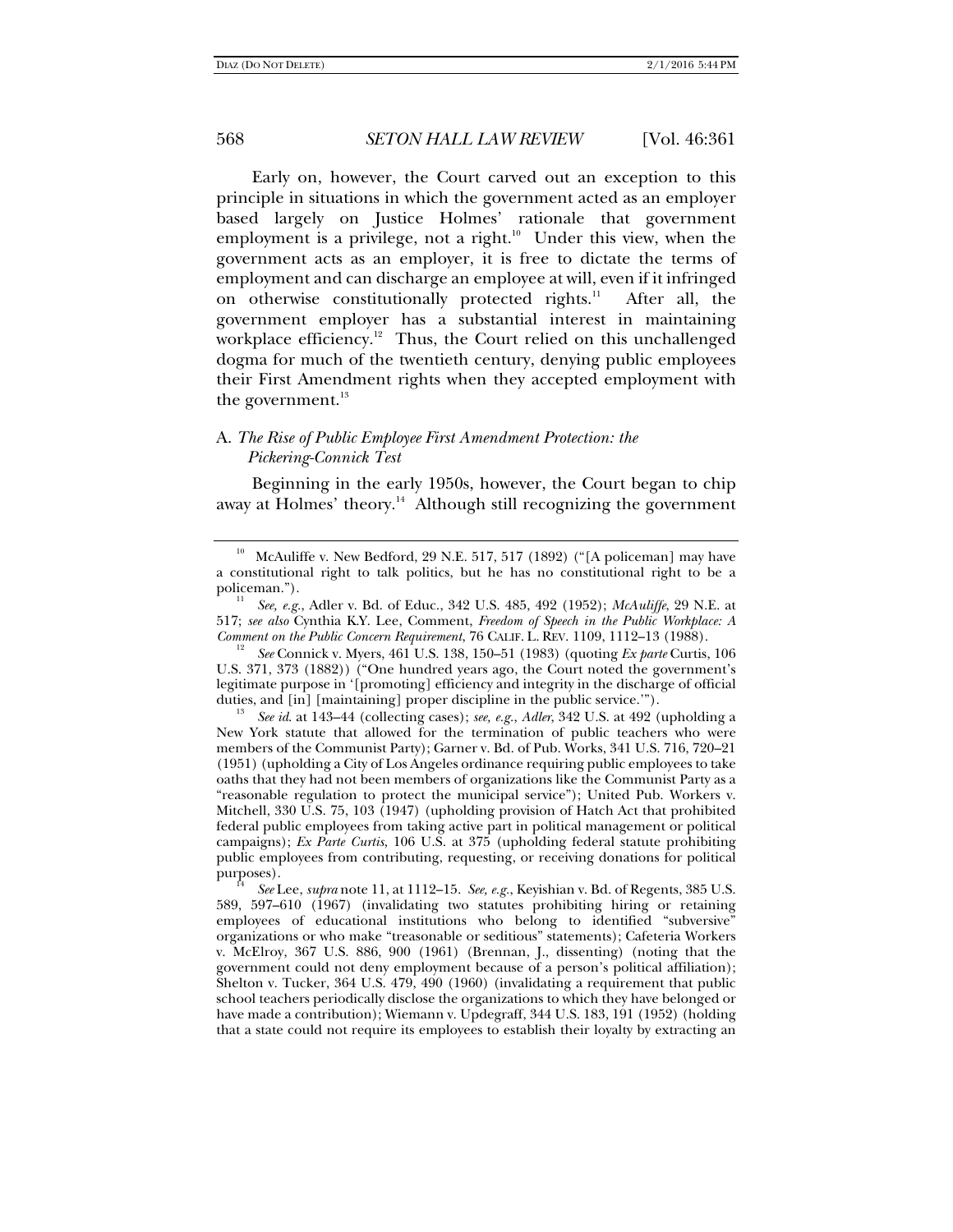employer's interest in workplace efficiency, by the time the Court decided *Keyishian v. Board of Regents*, "the theory that public employment . . . may be subjected to any conditions, regardless of how unreasonable, ha[d] been uniformly rejected."<sup>15</sup> Thus, during its  $1968$ term, the Court dealt the final blow to the view that government employers had unfettered authority to disregard public employees' constitutional rights in the landmark case *Pickering v. Board of Education*. 16 In doing so, the Court announced a balancing test where courts must balance the "interests of the [employee], as a citizen, in commenting upon matters of public concern and the interest of the State, as an employer, in promoting the efficiency of the public services it performs through its employees."17

Marvin Pickering, a schoolteacher in Will County, Illinois, wrote and published a letter to the local newspaper criticizing the Board of Education and the superintendent for the way they mishandled proposals to raise funds for the schools.<sup>18</sup> Subsequently, the Board fired Pickering claiming that the letter was "detrimental to the efficient operation and administration of the schools of the district."19 Pickering sued, alleging that the First Amendment and the Fourteenth Amendment protected the speech within his letter, but the Illinois Supreme Court rejected the claim.<sup>20</sup>

The United States Supreme Court reversed and remanded, stating that a public employee does not relinquish his or her First Amendment rights as a citizen to comment on matters of public concern by merely holding government employment.<sup>21</sup> First, the Court determined that Pickering's letter constituted speech on a matter of public concern, given that "free and open debate is vital to informed decision-making by the electorate," and that Pickering, as a teacher, was one of the members of the community "most likely to have informed and definite opinions" on how to best operate the schools. $22$ The Court determined that this interest was so important under the First Amendment that "it [was] necessary to regard [Pickering,] the teacher[,] as the member of the general public he seeks to be."23

oath denying past affiliation with Communists).<br><sup>15</sup> *Keyishian*, 385 U.S. at 605–06 (citation and internal quotation marks omitted).<br><sup>16</sup> Pickering v. Bd. of Educ., 391 U.S. 563 (1968).

*Id.* at 568.<br>*Id.* at 564.

*Id.* at 564 (internal quotation marks omitted). *Id.* at 567–68. <br>*Id.* at 574–75.

<sup>&</sup>lt;sup>22</sup> *Pickering*, 391 U.S. at 571–72.

*Id.* at 574.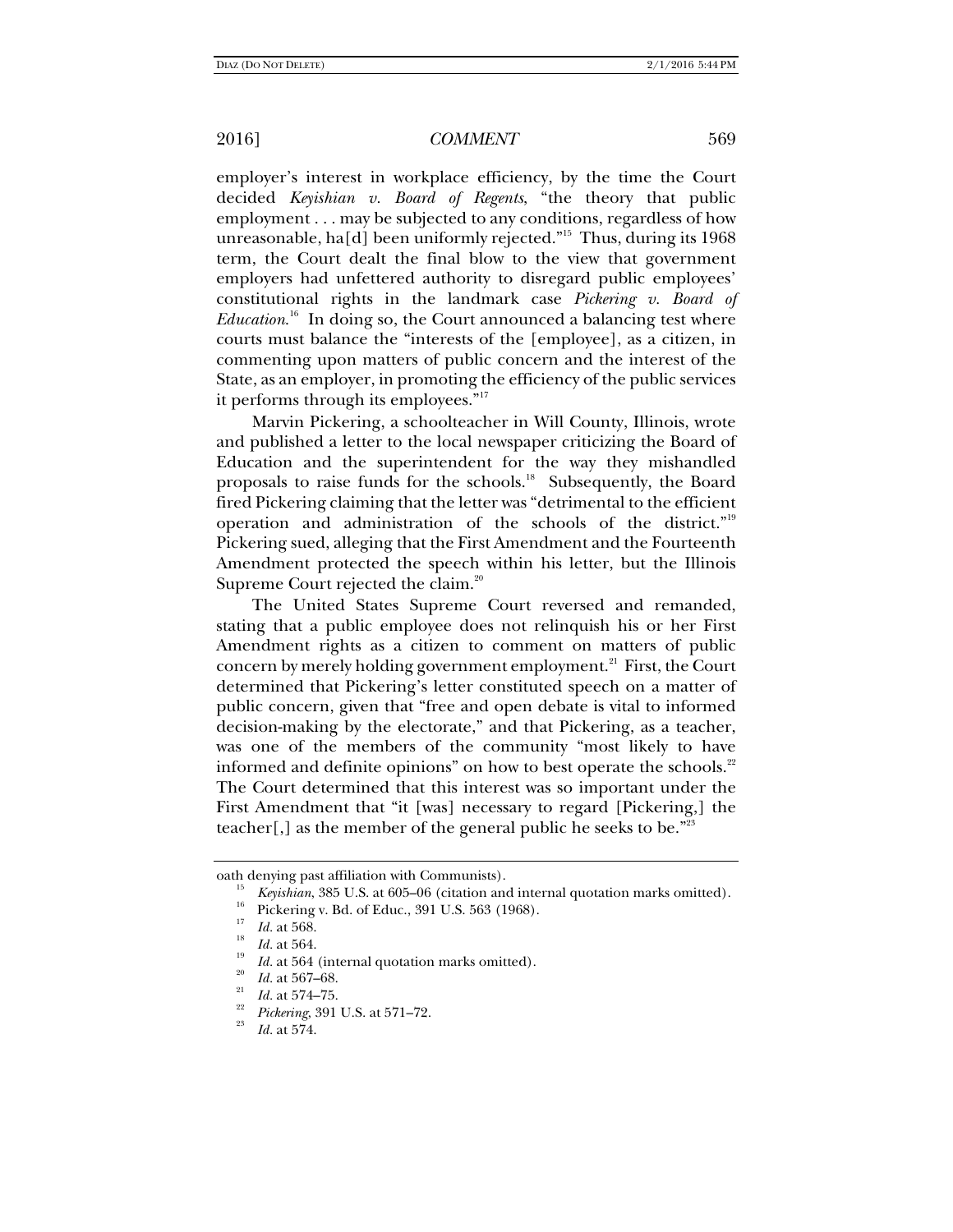At the same time, the Court recognized the Board's prerogative to regulate an employee's speech in the interest of its efficient and proper functions.<sup>24</sup> The Court determined, however, that under the facts at bar, the Board's interest in limiting Pickering's speech was "not significantly greater than its interest in limiting a similar contribution by any member of the general public."<sup>25</sup> Particularly, while Pickering's statements were critical of the Board, they did not impede his daily functions as a teacher or interfere with the school's operation.<sup>26</sup> Additionally, the Court recognized that the threat of dismissal from public employment served as a potent means of inhibiting speech. $27$ Thus, absent proof of false statements, it was Pickering's right as a citizen to speak on matters "of public importance," and this right trumped the school's interest of functioning efficiently.<sup>28</sup>

Fifteen years later, in *Connick v. Myers*, the Court clarified *Pickering* by holding that the "public concern" element is a threshold inquiry. $2^{\circ}$ Sheila Myers, an assistant district attorney, circulated an intra-office questionnaire after her supervisor told her that she was being transferred to a different department.<sup>30</sup> Mayer's supervisor subsequently terminated her. $31$  The Court found Myer's speech unprotected because all but one of the questions related to internal workplace grievances, which are not a matter of public concern.<sup>32</sup> The Court noted that *Pickering* had not held that all statements by public employees were entitled to balancing, but that rather, as a threshold matter, the employee has to show that the speech regarded a matter of public concern.33 In particular, the Court made clear that when an employee's speech cannot be fairly characterized as constituting speech on a matter of public concern, there is no balancing and the government employer has wide latitude to make management decisions free from "intrusive oversight by the judiciary in the name of the First Amendment."34

- 
- *Id.* at 574.<br>*Pickering*, 391 U.S. at 574.
- Connick v. Myers, 461 U.S. 138, 146 (1983).
- 30  $\frac{30}{31}$  *Id.* at 140–41.<br>*Id.* at 141.
- 

<sup>32</sup> *Id.* at 148–49. To determine whether speech concerns a matter of public concern, *Connick* directs courts to examine the "content, form, and context of a given statement, as revealed by the whole record." *Id.* at 147–48.<br><sup>33</sup> *Id.* at 146.

*Id.*

<sup>24</sup> <sup>24</sup> *Id.* at 568.<br><sup>25</sup> *Id.* at 573.

*Id.* at 572–73.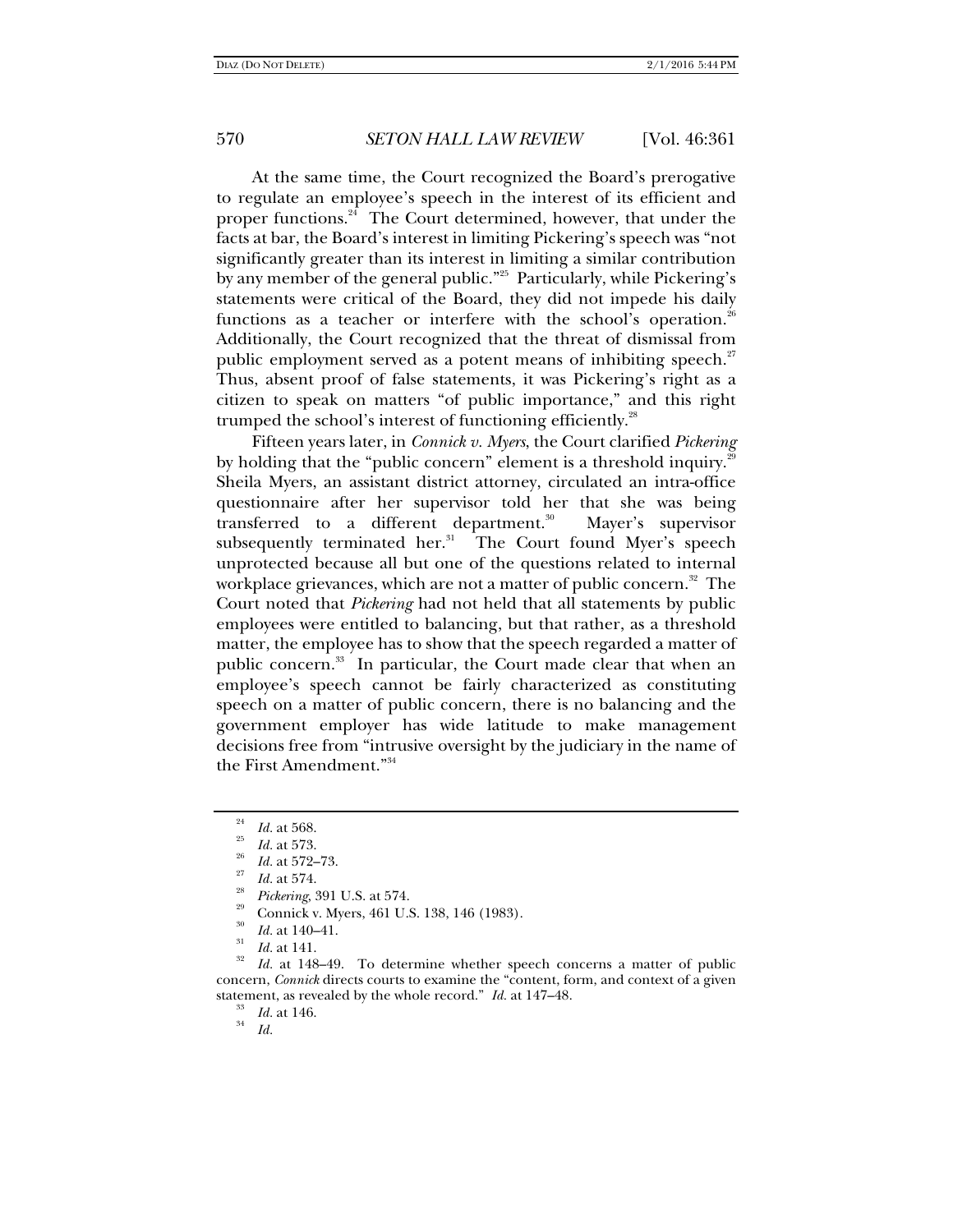In short, *Pickering* and *Connick* acknowledged a public employee's right to speak only on matters of public concern, but the Court was careful to require that this right must be balanced against the government employer's interest in administrative efficiency.

# B. *Garcetti v. Ceballos and "The Pursuant to Official Duties" Standard*

For the next two decades, the Court and lower courts applied the *Pickering-Connick* test, first determining whether the speech qualified as a matter of public concern, and if so, then balancing it against the government employer's interest in administrative efficiency.<sup>35</sup> Then, in 2006, the Court narrowed *Pickering* significantly by adding a new threshold test to determine whether the employee's speech qualified for First Amendment protection.<sup>36</sup>

Robert Ceballos, a calendar deputy district attorney, wrote an internal memorandum advising his supervisor that the affidavit used to obtain a search warrant contained "serious misrepresentations[,]" and recommending dismissal of that case. $37$  Garcetti, Ceballos's supervisor, decided to pursue the case despite Ceballos's findings.<sup>38</sup> In the aftermath, Garcetti allegedly subjected Ceballos to numerous retaliatory actions, and Ceballos sued, claiming violation of his First Amendment right.<sup>39</sup>

In ruling in favor of Garcetti, a 5-to-4 Supreme Court found that the controlling factor in the case was that Ceballos spoke as an employee, not as a citizen, when he wrote the memorandum because he wrote it "pursuant to his duties as a calendar deputy."<sup>40</sup> In so doing, the Court held that "when public employees make statements pursuant to their official duties, the employees are not speaking as citizens for

<sup>35</sup> *See, e.g.*, City of San Diego v. Roe, 543 U.S. 77, 84–85 (2004) (holding that no *Pickering* balancing was needed and that the First Amendment did not protect a police officer fired for selling pornography on eBay depicting him masturbating after undressing from a fake police uniform, because plaintiff did not show his speech was on a matter of public concern); Rankin v. McPherson, 483 U.S. 378, 384 (1987) ("The threshold question in applying this balancing test is whether McPherson's speech may be 'fairly characterized as constituting speech on a matter of public concern.'") (quoting *Connick*, 461 U.S. at 146); *see also* Mullin v. Town of Fairhaven, 284 F.3d 31, 37 (1st Cir. 2002) (treating the public concern prong as a threshold question to the *Pickering* balancing test); Clue v. Johnson, 179 F.3d 57, 60 (2d Cir. 1999); Vojvodich v. Lopez, 48 F.3d 879, 884–85 (5th Cir. 1995); Flanagan v. Munger, 890 F.2d 1557, 1562  $(10th$  Cir. 1989).

<sup>&</sup>lt;sup>36</sup> *See* Garcetti v. Ceballos, 547 U.S. 410, 421 (2006).<br><sup>37</sup> *Id.* at 414.

 $\frac{^{38}}{^{39}}$  *Id.* at 414–15.<br>  $\frac{10}{^{40}}$  *Id.* at 415.

*Id.* at 421.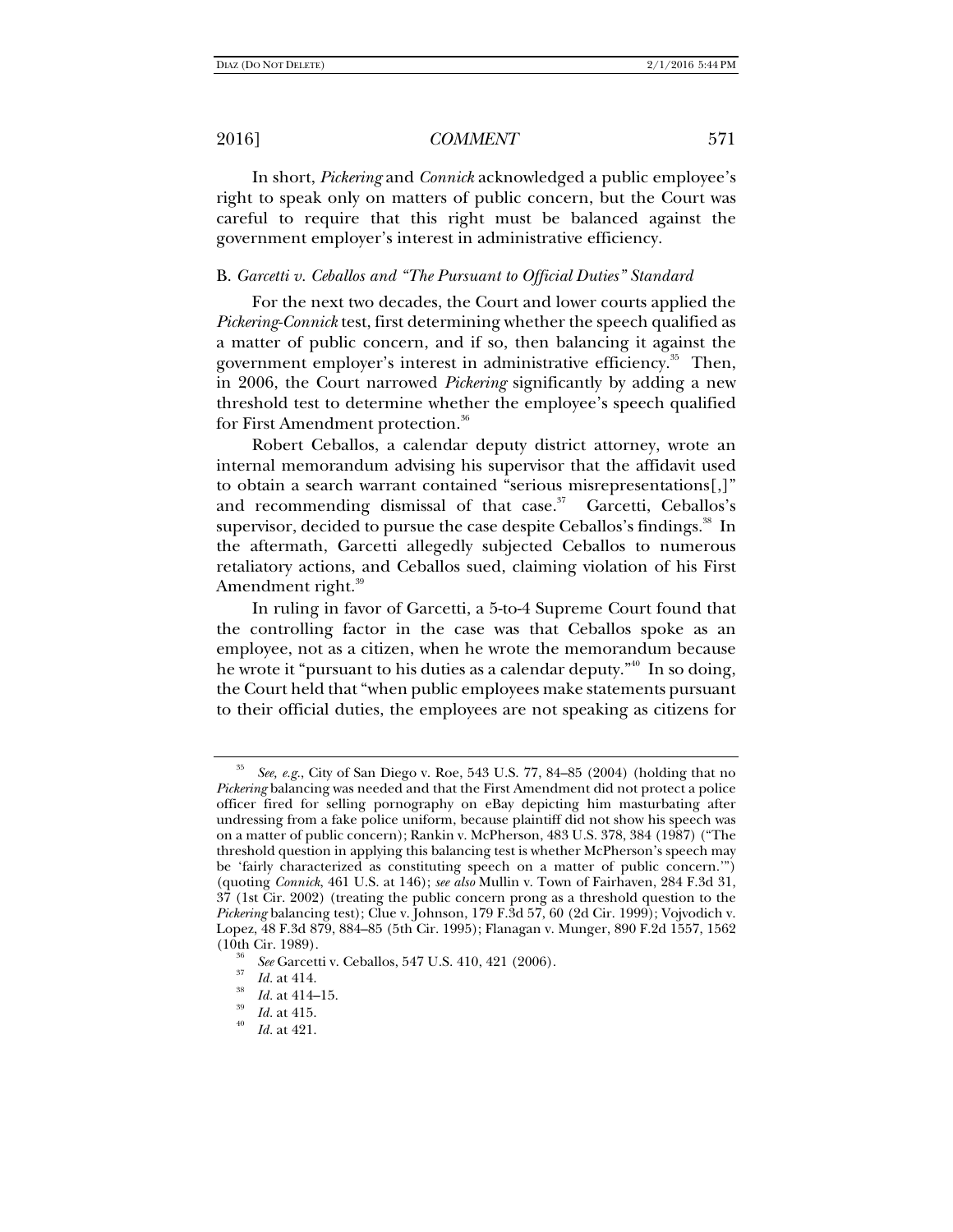First Amendment purposes, and the Constitution does not insulate their communications from employer discipline."41 Therefore, the Court did not need to reach the question of whether the memorandum involved a matter of public concern. Thus, in order for a court to even consider whether the public employee's speech is protected under the *Pickering-Connick* test, the employee must meet a threshold question by showing that he spoke as a citizen and not pursuant to official duties. The Court effectively added another step to the inquiry—one that significantly limits potential First Amendment protection.

Justice Kennedy, writing for the majority, relied on three main lines of reasoning to support the holding. First, restrictions on speech made pursuant to official duties "do[] not infringe any liberties the employee might have enjoyed as a private citizen" and only reflect an employer's exercise of control over what the employer paid the employee to do or create. $42$  For example, the President's press secretary is paid to articulate and disseminate the President's views, not to offer his own opinions on the topics of the day.

Second, refusing to recognize First Amendment protection to a public employee's work product—speech made pursuant to official duties—in no way undermines "the potential societal value of employee speech," since public employees "retain the prospect of constitutional protection for their contributions to the civic discourse."43 Thus, while Ceballos's work product, the memorandum, was subject to government supervision, he could still join a political party and voice his opinion about any issue just like a regular citizen.

Finally, the majority reasoned that a contrary approach to speech made pursuant to official duties would commit the courts "to a new, permanent, and intrusive role, mandating judicial oversight of communications between and among government employees and their superiors in the course of official business."<sup>44</sup> Such displacement of public employers' managerial discretion, the Court stated, found no support in its precedent and would violate "sound principles of federalism and the separation of powers."<sup>45</sup>

*Garcetti* significantly diminished the scope of a public employee's First Amendment rights. From then on, public employees seeking First Amendment protection would need to first show that they spoke in

*Id.* 

<sup>41</sup>

<sup>&</sup>lt;sup>41</sup> *Id.* at 421.<br><sup>42</sup> *Garcetti*, 547 U.S. at 421–22 (citation and internal quotation marks omitted).<br><sup>43</sup> *Id.* at 422.

 $\frac{44}{45}$  *Id.* at 423.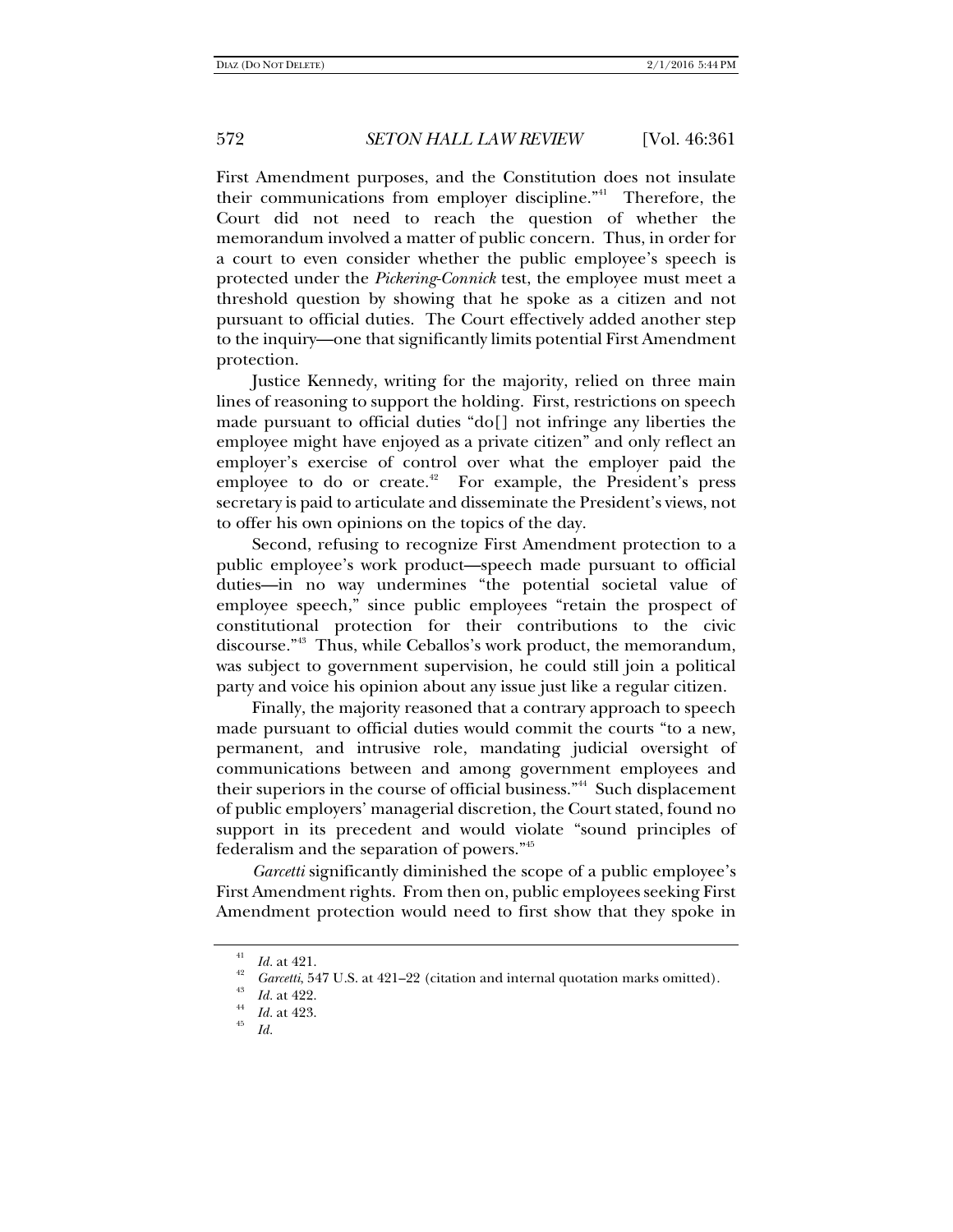their role as citizens, not as a public employee. Then, the employees would need to show that their speech was a matter of public concern. Only after providing sufficient evidence to satisfy these two threshold questions would the *Pickering* balancing test kick in.

# C. *Post-Garcetti Discord and Confusion*

Although the *Garcetti* decision made clear that by writing the memorandum, Ceballos spoke pursuant to his official duties, the Court did not address the issue of whether Ceballos's truthful testimony qualified as protected speech. In his dissenting opinion, Justice Souter specifically cautioned that "the claim relating to truthful testimony in court must surely be analyzed independently to protect the integrity of the judicial process."46 This very issue went on to cause much confusion among the lower courts, leading to a circuit split.

### 1. Sworn Testimony as Protected Citizen Speech

Some circuit courts opined that truthful testimony falls outside the scope of the *Garcetti* test since every citizen is obligated to testify truthfully at judicial proceedings. $47$  Consequently, when a public employee testifies, he "is not simply performing his . . . job duties; rather, the employee is acting as a citizen and is bound by the dictates of the court. "48

For example, in 2011, Kirk Chrzanowski served as an assistant state's attorney in the McHenry County State Attorney's Office when a special prosecutor began investigating suspected wrongdoing by Chrzanowski's supervisor, Louis Bianchi.<sup>49</sup> Pursuant to a subpoena, Chrzanowski testified before a grand jury regarding allegations that Bianchi improperly influenced the handling of a case involving his relatives and political allies.<sup>50</sup> Chrzanowski also testified at Bianchi's trial, again pursuant to a subpoena.<sup>51</sup> During this period, Bianchi began placing negative comments on Chrzanowski's file, which had

<sup>46</sup>*Id*. at 444 (Souter, J., dissenting). 47 *See, e.g.*, Chrzanowski v. Bianchi, 725 F.3d 734, 741 (7th Cir. 2013), *cert. denied*, 134 S. Ct. 2870 (2014) (citing Fairley v. Andrews, 578 F.3d 518, 524–25 (7th Cir. 2009)); Reilly v. Atlantic City, 532 F.3d 216, 231 (3d Cir. 2008) (explaining that a police officer's trial testimony was protected by the First Amendment because the officer had an "independent obligation as a citizen to testify truthfully"); Morales v. Jones, 494 F.3d 590, 598 (7th Cir. 2007) (concluding that a public employee's subpoenaed deposition testimony about speech he made pursuant to his official duties was

*Reilly*, 532 F.3d at 231 (citation and internal quotation marks omitted).

<sup>&</sup>lt;sup>49</sup> *Chrzanowski*, 725 F.3d at 736.<br> *Id.* 506, 87

*Id*. at 736–37.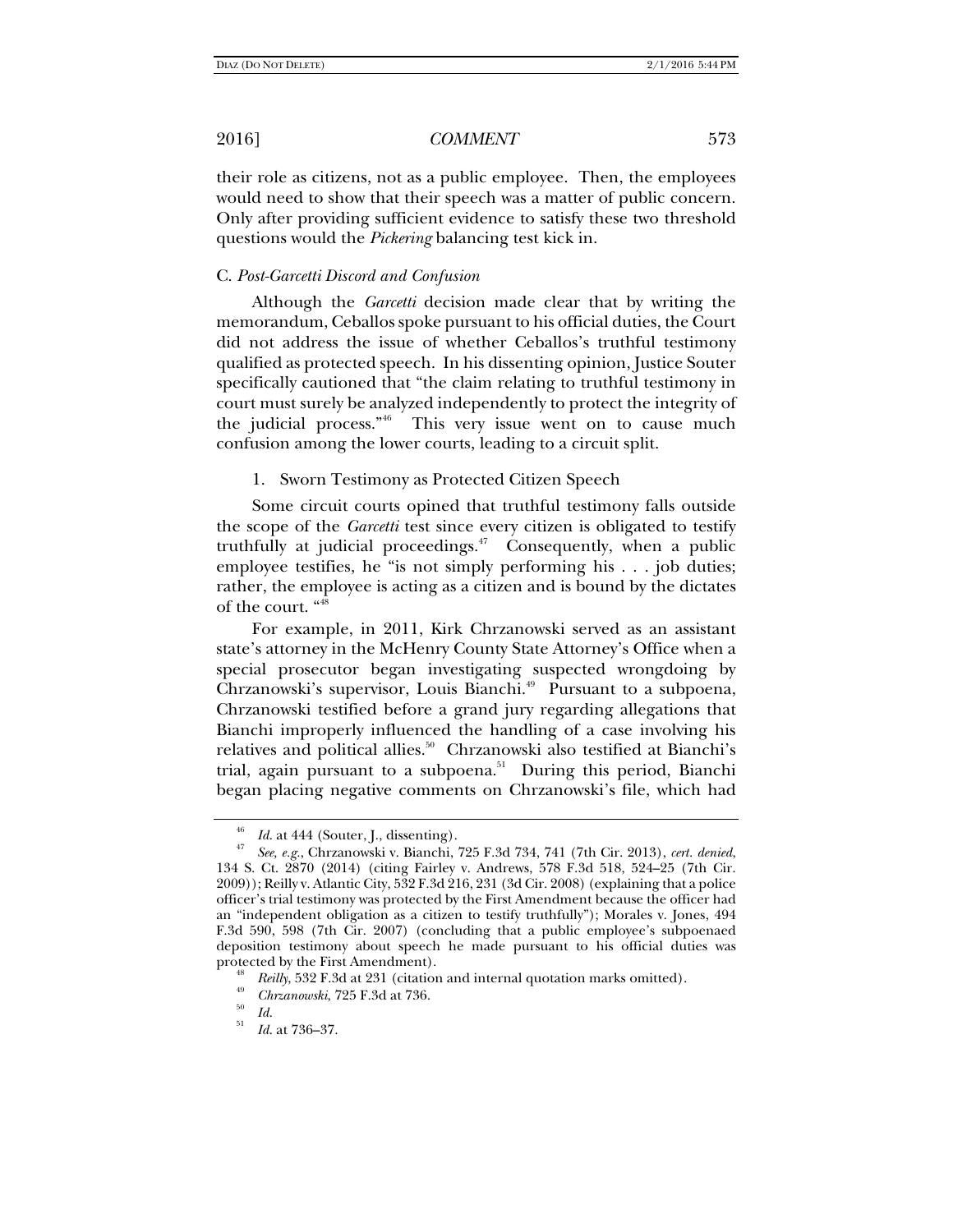little relation to his job performance. $52$  A few months after the trial, Bianchi fired Chrzanowski.<sup>53</sup>

In finding that Chrzanowski's sworn testimony was protected speech, the Seventh Circuit emphasized that pursuant to *Garcetti*, the question of whether the public employee speaks as a citizen or employee requires a practical inquiry.<sup>54</sup> The court found that giving truthful testimony pursuant to a subpoena was not part of Chrzanowski's daily job duties, and thus, he had spoken as a citizen when he testified. $55$ 

The Seventh Circuit further reasoned that even if Chrzanowski had testified pursuant to his official job duties, he had nonetheless spoken as a citizen. Particularly, the court emphasized that when a public employee gives testimony pursuant to a subpoena, he is fulfilling the general duty of every citizen "to appear before a grand jury or at trial," and thus, "he speaks as a citizen for First Amendment purposes[,]" not as an employee.<sup>56</sup> As a result, the Seventh Circuit held that *Garcetti* could not apply in this context. First, the rationale that restrictions on public employees' speech "do not infringe on any liberties" enjoyed as private citizens is inapposite, since anyone compelled to testify has a strong interest in telling the truth—under the law, failure to testify truthfully can result in sanctions, including incarceration.<sup>57</sup> Second, given "the longstanding principle that the public . . . has a right to every man's evidence," restrictions on compelled testimony undermine the societal value and interest in hearing such speech.<sup>58</sup> Finally, protecting sworn testimony would not commit the courts to an "intrusive role" in the communications between Chrzanowski and Bianchi, since the employer had no legitimate managerial interest in dissuading the testimony.<sup>59</sup> Therefore, the court held that the *Garcetti* rationales are inapplicable in the context of compelled sworn testimony, and thus a public employee who gives compelled testimony always speaks as a citizen. $60$ 

Similarly, in *Reilly v. City of Atlantic City*, the Third Circuit went much further.<sup>61</sup> Robert Reilly, a police officer in the vice and

- <sup>35</sup> *Chrzanowski*, 725 F.3d at 740.<br><sup>56</sup> *Id.* at 741 (citation and internal quotation marks omitted).<br><sup>57</sup> *Id.*
- 

<sup>&</sup>lt;sup>52</sup> *Id.* at 737.<br><sup>53</sup> *Id. Id.* at 738.

*Id.* at 742 (citation and internal quotation marks omitted). *Id.* 

<sup>&</sup>lt;sup>00</sup> *Id.*<br><sup>61</sup> Reilly v. City of Atlantic City, 532 F.3d 216 (3d Cir. 2008).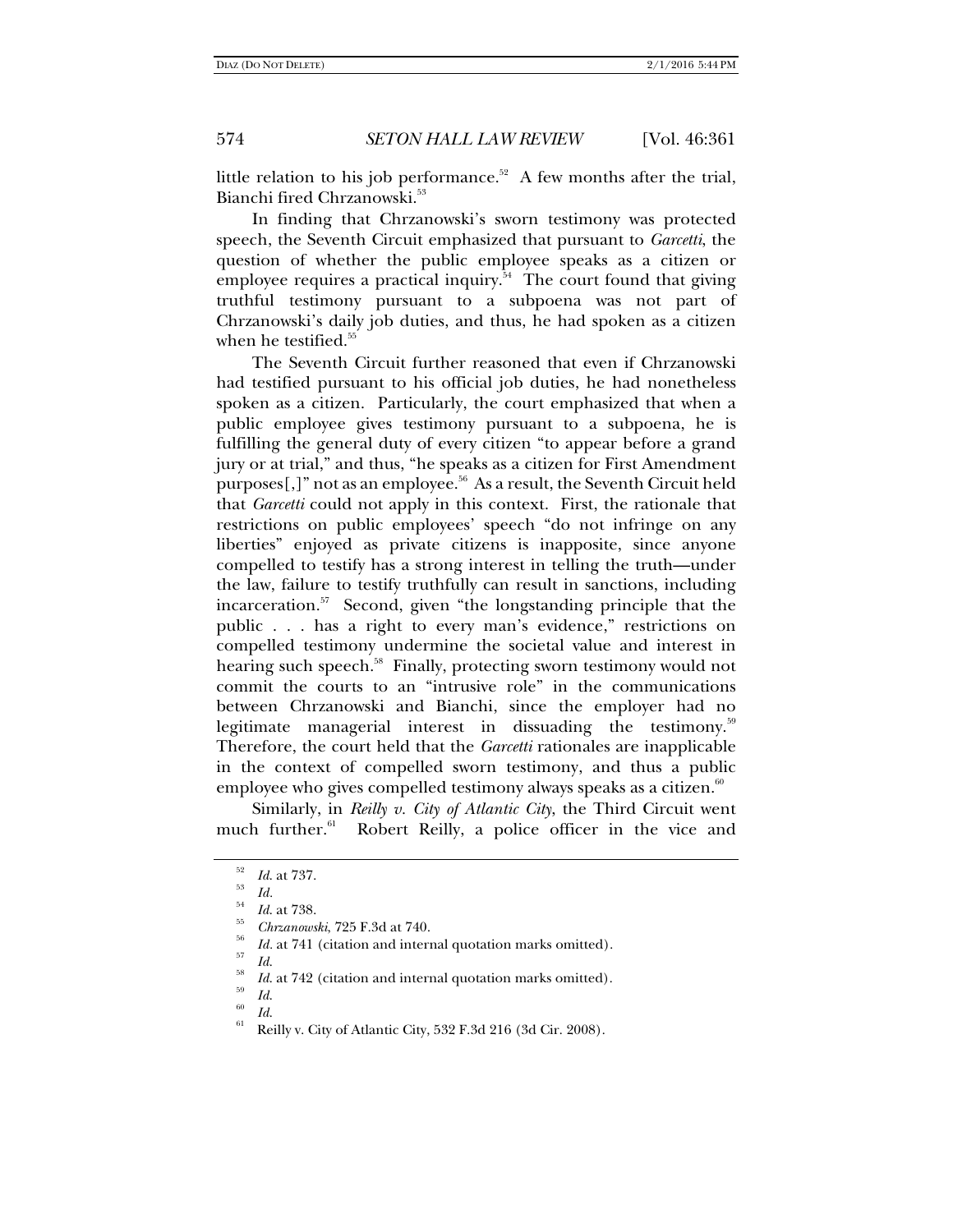intelligence units for the Atlantic City Police Department, obtained information about possible corruption in the department while working as an investigator. $62$  During the subsequent trial, which involved his supervisor, the prosecution called Reilly as a witness and he testified.<sup>63</sup> In the aftermath, Reilly's supervisors charged him with several disciplinary violations, including making disparaging comments to a colleague.<sup>64</sup> An independent hearing officer recommended suspending Reilly for four days, but his two supervisors demoted him instead.<sup>65</sup> Reilly filed suit, alleging violation of his First Amendment rights.<sup>66</sup>

The Third Circuit relied on the settled principle that the "duty to testify has long been recognized as a basic obligation that every citizen owes his government," and held that a public employee's trial testimony is citizen speech.<sup>67</sup> The court reasoned that even though "an employee's official responsibilities provided the initial impetus to appear in court[,] [it] is immaterial to his/her independent obligation as a citizen to testify truthfully."68 The court concluded that a public employee's trial testimony is citizen speech because his duty to testify as a citizen outweighs his employee duties. $69$  Finally, the Third Circuit distinguished the *Garcetti* decision because the Court had only dealt with the issue of whether Ceballo's memorandum was protected speech, remanding the issue of whether Ceballo's testimony was protected speech.<sup>70</sup> In short, even if an employee's official responsibilities compel him to appear in court, testimony under oath is the sort of conduct performed by citizens and protected by the First Amendment. As such, truthful testimony is always citizen speech, even if the person goes to court under the guise of official job duties.

2. All Speech Made Pursuant to Official Duties, Including Sworn Testimony, is Unprotected

Other circuits, however, interpreted *Garcetti* to mean that all speech made pursuant to a public employee's official duties, including sworn testimony, is speech that belongs to the government employer,

<sup>62</sup>

<sup>&</sup>lt;sup>62</sup> *Id.* at 220.<br><sup>64</sup> *Id.* at 221.<br><sup>65</sup> *Id.* at 221–22.

*Id.* at 222. *Reilly*, 532 F.3d at 231 (quoting United States v. Calandra, 414 U.S. 338, 345  $(1974)$ ) (internal quotation marks omitted).

 $\frac{1}{69}$  *Id.*  $\frac{1}{70}$  *Id.* 

*Id*.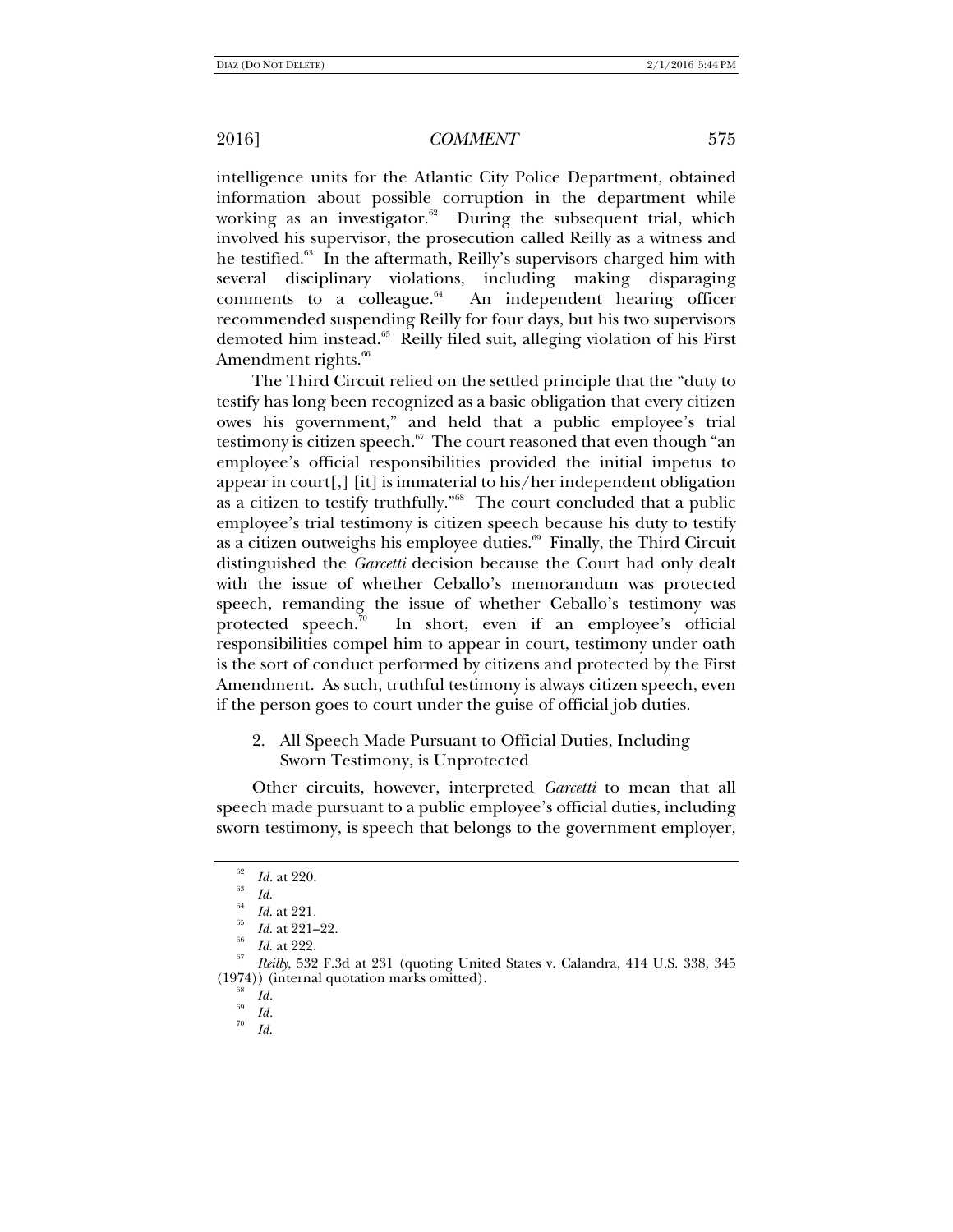and thus, not protected despite its context. $^{\pi}$ 

In *Green v. Barret*, the Eleventh Circuit followed this strict construction of *Garcetti*. 72 Shirlie D. Green, the Chief Jailer at the Fulton County jail, testified under subpoena at an emergency hearing in Fulton County Superior Court.<sup>73</sup> Jacquelyn Barrett, the County Sheriff, had requested the hearing to assess whether the jail was a safe place to keep a convicted murderer, who had attempted to escape a week earlier.<sup>74</sup> Green testified that the cell doors had problems and were not secure, and the next day Barret fired her.<sup>75</sup> Green filed suit claiming Barret had violated her First Amendment rights, and Barret moved for summary judgment claiming qualified immunity.<sup>76</sup>

In finding for Barret, the Eleventh Circuit held that it did not need to reach the qualified immunity issue since Green's testimony was unprotected under *Garcetti*. 77 The court explained that *Garcetti* created a distinction between speech as a citizen and speech pursuant to official job duties, and "[t]his distinction [was] not affected by the fact that the plaintiff made the statements in testimony."<sup>78</sup> Because Green's testimony arose from her position as Chief Jailer, she spoke pursuant to her official duties, and therefore, her speech was unprotected.

The Ninth Circuit reached a similar conclusion in *Huppert v. City of Pittsburg*. 79 Ron Huppert began working as a patrol officer for Pittsburg Police Department ("PPD") in 1991, and later became an inspector after a promotion.<sup>80</sup> While working for the PPD, the Contra Costa County District Attorney's Office called Huppert to assist in the investigation of corruption at the Pittsburg Public Works Yard.<sup>81</sup> A year later, Huppert scored highly in the sergeant's exam, but his supervisors denied him the promotion. $82$  In 2001, Huppert assisted the Federal

See, e.g., Lane v. Cent. Ala. Cmty. Coll., 523 F. App'x 709, 712 (11th Cir. 2013) (per curiam), *aff'd in part, rev'd in part and remanded sub nom.* Lane v. Franks, 134 S. Ct. 2369, 2375 (2014); Huppert v. City of Pittsburg, 574 F.3d 696, 708 (9th Cir. 2009), *overruled in part by* Dahlia v. Rodriguez, 735 F.3d 1060, 1071 (9th Cir. 2013) (en banc); Green v. Barrett, 226 F. App'x 883, 887 (11th Cir. 2007) (per curiam).<br><sup>72</sup> *Green*, 226 F. App'x at 886.

 $\frac{73}{74}$  *Id.* at 884.

<sup>&</sup>lt;sup>75</sup> *Id.*<br><sup>76</sup> *Id.* at 884–85.<br><sup>77</sup> *Id.* at 886.

*Green*, 226 F. App'x at 886.<br>Huppert v. City of Pittsburg, 574 F.3d 696, 708 (9th Cir. 2009), *overruled in part by* Dahlia v. Rodriguez, 735 F.3d 1060, 1071 (9th Cir. 2013) (en banc).

<sup>80</sup>  $I_{d}^{80}$  *Id.* at 698.<br><sup>81</sup> *Id.* 820

*Id*. at 699.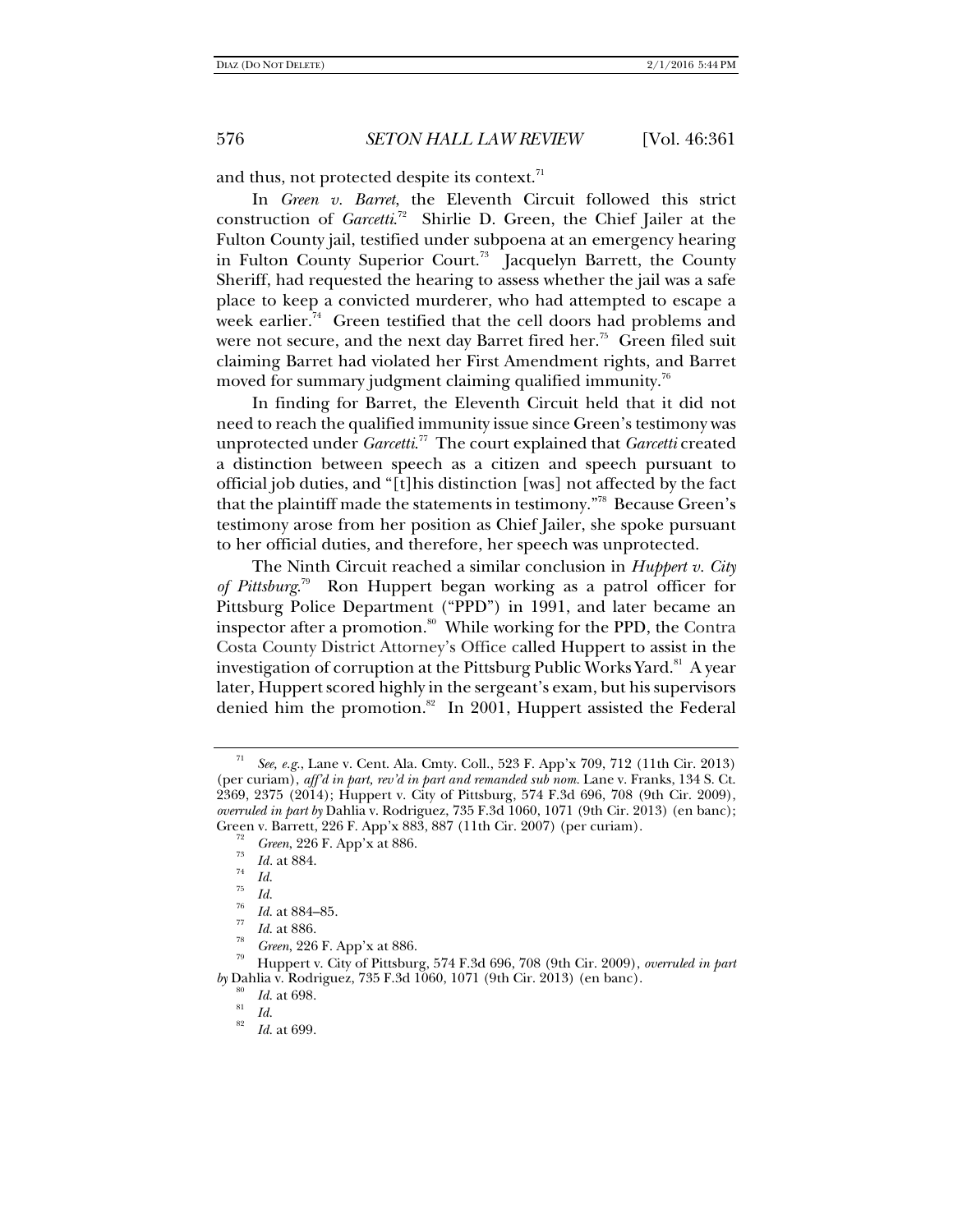Bureau of Investigation ("FBI") in a case regarding alleged corruption within the police department, and his supervisors subsequently transferred him to an undesired building in the PPD. $83$  By 2004, Huppert was a gang investigator when the court subpoenaed him to testify before a civil grand jury in charge of investigating corruption within the PPD.<sup>84</sup> Shortly thereafter, Wayne Derby, Huppert's supervisor, eliminated Huppert's position and transferred him to a position investigating fraud and forgeries, increasing his workload while maintaining the same pay. $85$  Huppert claimed that his new supervisor, William Addington, subjected him to constant harassment, and after Addington "attempted to replace Huppert's 'superlative' yearly evaluation" with an evaluation Addington had prepared, Huppert filed a grievance against the PPD, and then retired in late 2004.<sup>86</sup>

In finding Huppert's sworn testimony unprotected, the Ninth Circuit relied on California precedent predating *Garcetti* for the proposition that a police officer's official duties included testifying in court.<sup>87</sup> The court reasoned that because Huppert was a police officer, he testified pursuant to his official job duties and, under *Garcetti*, he had spoken as a public employee, not as a citizen.<sup>88</sup> The court declined to follow decisions like *Reilly*, claiming that its rationale impermissibly chipped away at the clear distinction created by *Garcetti*. 89 Moreover, the court found that other avenues, such as whistle-blower statutes, were available to people who faced reprisal from reporting government corruption.<sup>90</sup>

<sup>83</sup>

*Id.*<br>*Id.* at 700.<br>*Huppert,* 574 F.3d at 700.<br>*Id.* 

*Id.* at 707.

<sup>&</sup>lt;sup>88</sup> *Id.* at 708.<br><sup>89</sup> *Id.* 500

*Id*. at 709–08.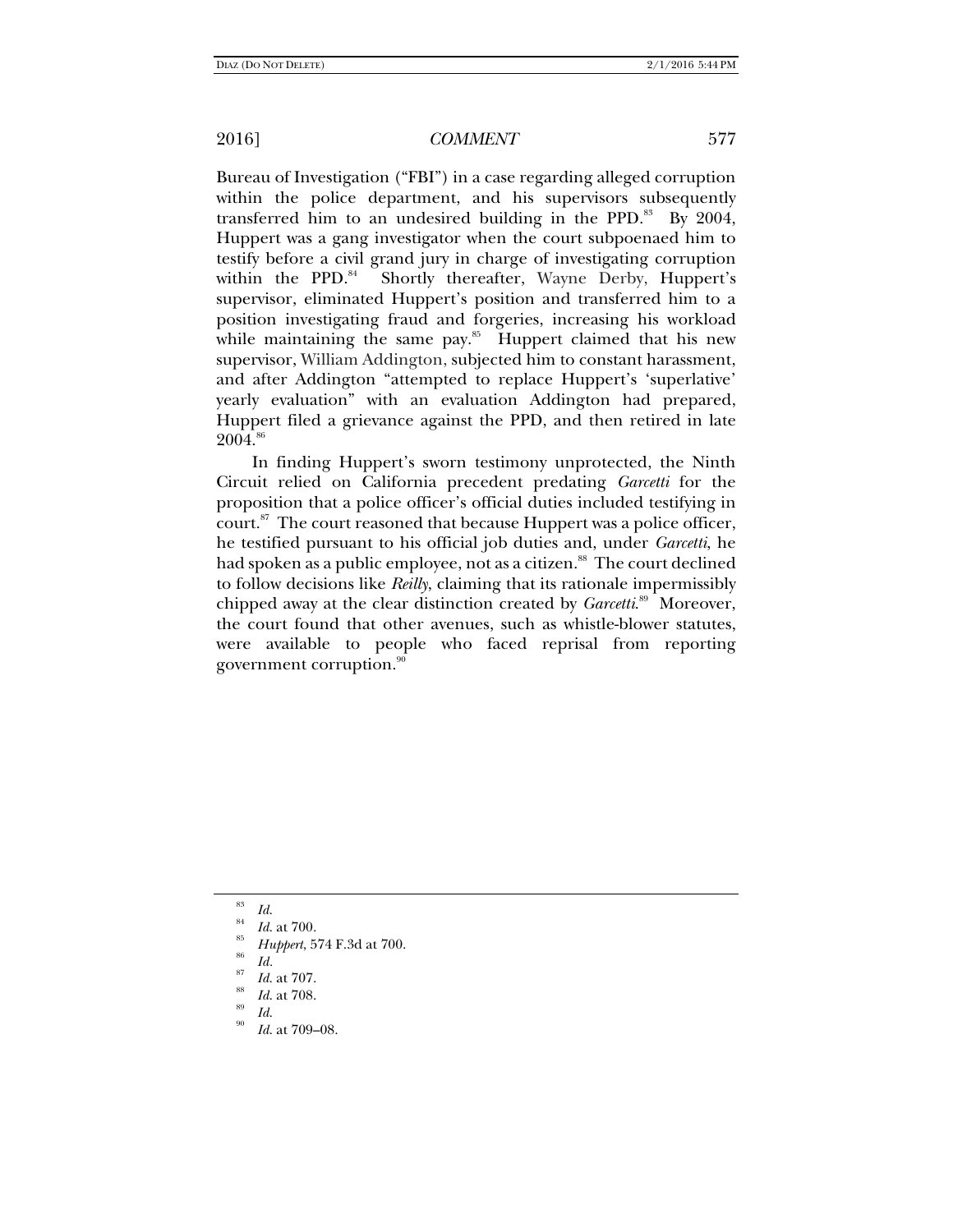# III. THE IMPORTANCE OF TRUTHFUL TESTIMONY TO THE JUDICIAL **SYSTEM**

It is axiomatic that truthful testimony is a bedrock principle of the proper function of the American judicial system.91Among the primary missions of our judicial system is to ensure justice under the law, which is only possible by searching for and discovering the truth. $92$  Truthful testimony "constitutes one of the Government's primary sources of information," $^{93}$  and our judicial system would not function without it. $^{94}$ 

# A. *The Right to Every Man's Evidence: The Development of the Duty to Testify*

### 1. Witness Testimony at Common Law

The common law duty to testify truthfully has long been established in Anglo-American jurisprudence.<sup>95</sup> The modern use of witness testimony before a jury became prevalent in England as early as 1500, and by 1562, statutes established the power of courts to compel persons to testify.<sup>96</sup> By early 1600, Lord Bacon observed that all subjects

<sup>91</sup> *See, e.g.*, United States v. Thoms, 684 F.3d 893, 903 (9th Cir. 2012) ("The longstanding and repeated invocations in caselaw of the need of district courts to hear live testimony so as to further the accuracy and integrity of the factfinding process are not mere platitudes. Rather, live testimony is the bedrock of the search for truth in

our judicial system.").<br><sup>92</sup> Johnston v. Harris County Flood Control Dist., 869 F.2d 1565, 1578 (5th Cir. 1989) (quoting Reeves v. Claiborne County Bd. of Educ., 828 F.2d 1096, 1100 (5th Cir. 1987)) ("Our judicial system is designed to resolve disputes, to right wrongs. We encourage uninhibited testimony, under penalty of perjury, in an attempt to arrive at

the truth.").<br><sup>93</sup> Murphy v. Waterfront Comm'n, 378 U.S. 52, 93–94 (1964) (White, J.,

concurring).<br><sup>94</sup> Wilson v. United States, 221 U.S. 361, 372 (1911) (quoting Amey v. Long [1808] 103 Eng. Rep. 653, 657 (K. B.)) ("[T]estimony seems essential to the very existence and constitution of a Court of common law, which receives and acts upon both descriptions of evidence, and could not possibly proceed with due effect without  $them.'$ ).

*See* Ullmann v. United States, 350 U.S. 422, 439 n.15 (1956) ("But it is every man's duty to give testimony before a duly constituted tribunal unless he invokes some valid legal exemption in withholding it."); Blair v. United States, 250 U.S. 273, 281 (1919) (noting that "it is clearly recognized that the giving of testimony and the attendance upon court or grand jury in order to testify are public duties which every person within the jurisdiction of the Government is bound to perform upon being properly summoned"). *See generally* 4 JOHN H. WIGMORE, A TREATISE ON THE SYSTEM OF EVIDENCE IN TRIALS AT COMMON LAW § 2192, at 648–52 (Little Brown and Co. 1923), http://galenet.galegroup.com.ezproxy.shu.edu/servlet/MOML?af=RN&ae=F375321 6404&srchtp=a&ste=14 (discussing the general duty to testify that every citizen owes to society).

*See* Statute of Elizabeth, 5 Eliz., c. 9, § 12 (1562); 4 WIGMORE, *supra* note 95 § 2190, at 644.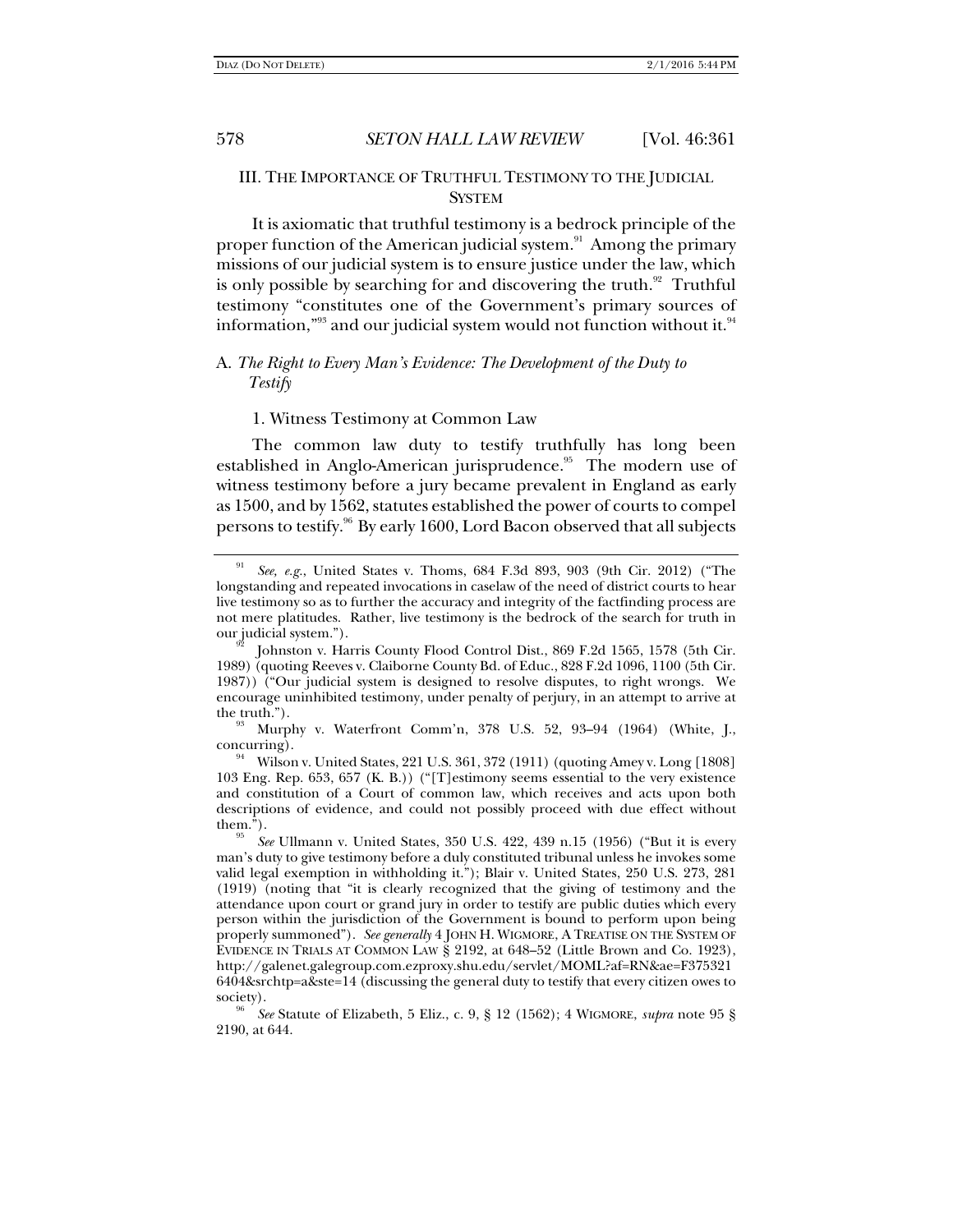owed the King their "knowledge and discovery,"<sup>97</sup> and by 1742, common law courts considered the general principle that "the public has a right to every man's evidence" an "indubitable certainty" that "[could not] be denied."98 Concurrently, common law courts used judicial oaths as a way of reminding witnesses that they had a duty to tell the truth.<sup>99</sup> By early 1800, it was well-established that oaths were "a method of reminding the witness strongly of the Divine punishment somewhere in store for false swearing, and thus of putting him in a frame of mind calculated to speak only the truth as he saw it."<sup>100</sup>

Additionally, truthful and complete testimony was so important at common law that witnesses enjoyed absolute immunity from civil damage liability for their testimony in court. $101$  This immunity extended even to false testimony.<sup>102</sup> The courts granted immunity to avoid witness self-censorship. Specifically, the prospect of liability could make a witness reluctant to come forward to testify at all and even if the witness came forward, the threat of liability could lead to the witness distorting his testimony.<sup>103</sup>

2. Recognition and Adoption of the Duty to Testify in American Jurisprudence

The English common law was "assumed by the courts of justice, or declared by statute" as the law of every original colonial state.<sup>104</sup> Thus, it is to no surprise that the Framers and the First Congress recognized the duty to testify and the power of the courts to compel

<sup>97</sup> *Blair*, 250 U.S. at 280 (quoting Countess of Shrewsbury's Case, 2 How. St. Tr. 769, 778 (1612)). 98 Kastigar v. United States, 406 U.S. 441, 443 n.5 (1972) (quoting 12 T.C.

HANSARD, THE PARLIAMENTARY HISTORY OF ENGLAND 675, 693 (1812)).

*See* Eugene R. Milhizer, *So Help Me Allah: An Historical and Prudential Analysis of Oaths as Applied to the Current Controversy of the Bible and Quran in Oath Practices in America*, 70 OHIO ST.L.J. 1, 19–37 (2009) (providing a concise history of the use of judicial oaths

 $^{100}$  3 WIGMORE, A TREATISE ON THE SYSTEM OF EVIDENCE IN TRIALS AT COMMON LAW § 1816, at 857-58 (Little Brown and Co. 1923).

*See* Briscoe v. LaHue, 460 U.S. 325, 330–31 (1983) (collecting cases); Dawkins v. Lord Rokeby [1866] 176 Eng. Rep. 800, 812 (C. P.); Henderson v. Broomhead [1859] 157 Eng. Rep. 964, 968 (Exch.); Anfield v. Feverhill [1614] 80 Eng. Rep. 1113

<sup>(</sup>K. B.); Cutler v. Dixon [1585] 76 Eng. Rep. 886 (Q. B.). 102 *See Briscoe*, 460 U.S. at 331–32. 103 *Id.* at 333 (citing *Henderson*, 157 Eng. Rep. at 968; Barnes v. McCrate, 32 Me.

<sup>442, 446 (1851)).&</sup>lt;br><sup>104</sup> 1 JAMES KENT, COMMENTARIES ON AMERICAN LAW 473 (12th ed., O.W. Holmes, Jr. ed., 1873). *See also* 1 JOSEPH STORY,COMMENTARIES ON THE CONSTITUTION § 157, at 104– 05 (3rd ed. Little Brown 1858) (stating that the English common law is our "birthright and inheritance," and that the "whole structure of our present jurisprudence stands upon the original foundations of the common law").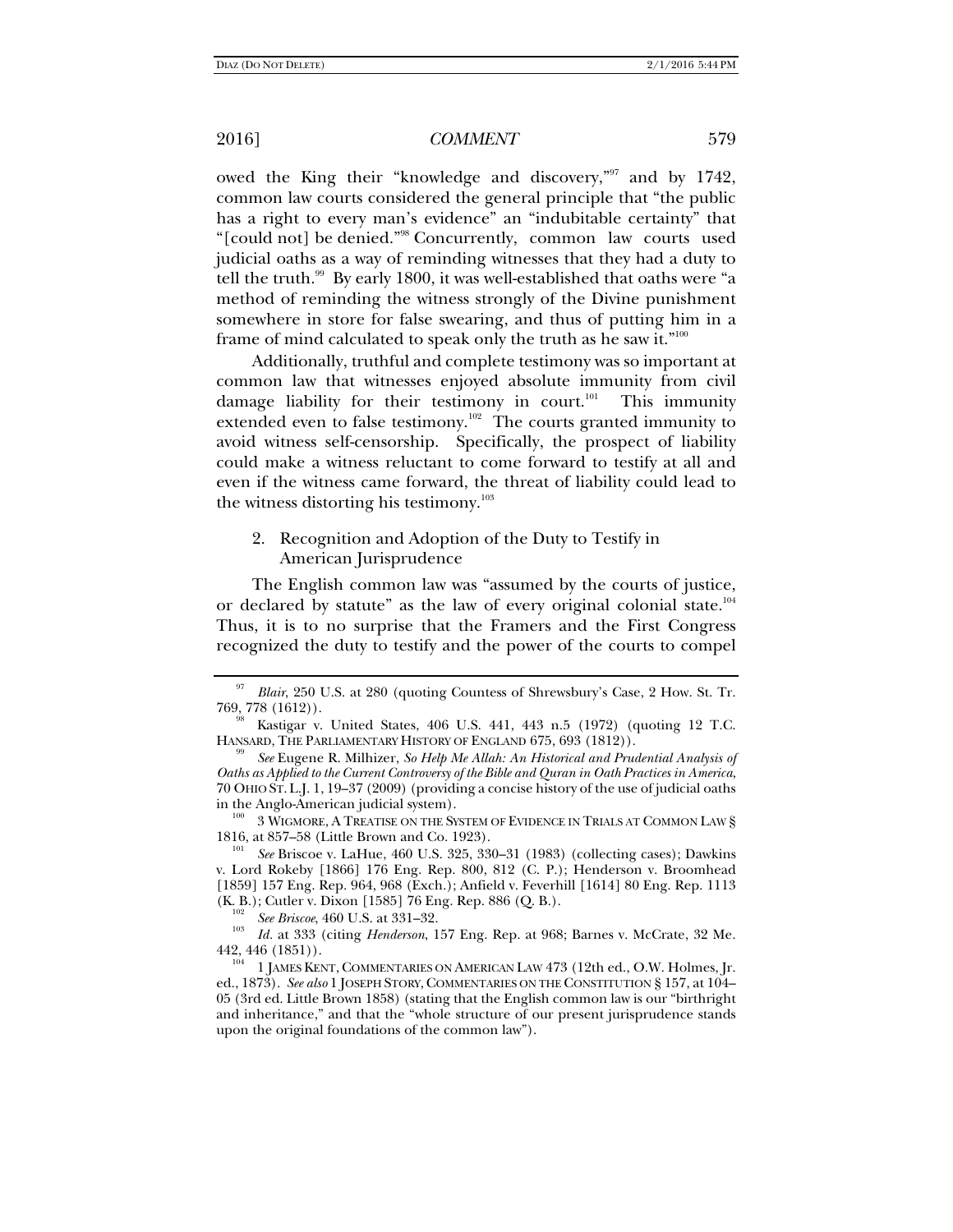testimony by adopting the Sixth Amendment,<sup>105</sup> and later through the Judiciary Act of 1789.<sup>106</sup> Likewise, the early American judicial system borrowed and adopted judicial oaths from common law,<sup>107</sup> and by 1900, most states had adopted legislation regarding the oath requirement.<sup>108</sup>

Today, the notion that all citizens owe an independent societal duty to aid law enforcement, including testifying in court proceedings, is well grounded in Supreme Court precedent.<sup>109</sup> As Justice Gray announced in 1895, "[i]t is the duty and the right . . . of every citizen, to assist in prosecuting, and in securing the punishment of, any breach of the peace of the United States."110 By adopting the common law principle that the public has a right to "every man's evidence," the Court infused every citizen with the civic duty and the right to testify.<sup>111</sup>

Truthful testimony is so important to our judicial system that courts can compel citizens to come forward and speak even when they may not necessarily want to—thus transforming the civic duty to testify into a legal one.<sup>112</sup> This is contrary to the general principle that the

conviction that private citizens have a duty to provide assistance to law enforcement officials when it is required is by no means foreign to our traditions . . . ."); Ullmann v. United States, 350 U.S. 422, 439 n.15 (1956); Blair v. United States, 250 U.S. 273,

<sup>110</sup> *In re* Quarles, 158 U.S. 532, 535 (1895).

<sup>112</sup> *See Branzburg*, 408 U.S. at 688; *see also* Gravel v. United States, 408 US 606, 615 (1972) ("The [C]onstitution gives to every man, charged with an offence, the benefit of compulsory process, to secure the attendance of his witnesses."). There are a few exceptions, not applicable in this context, which the courts have narrowly construed. *See, e.g.*, *id.* at 615–16 (holding that the Speech or Debate Clause exempts members of Congress and their aids from being questioned about their speeches or debates made in Congress); Hoffman v. United States, 341 U.S. 479, 486 (1951) (stating that the Fifth

 $105$  U.S. CONST. amend. VI. ("In all criminal prosecutions, the accused shall enjoy the right . . . to be confronted with the witnesses against him; to have compulsory process for obtaining witnesses in his favor . . . .").

Judiciary Act of 1789, 1 Stat. 73, ch. 20, § 30 ("And any person may be compelled to appear and depose as aforesaid in the same manner as to appear and testify in court."); *id.* § 33 (stating that "the recognizances of the witnesses for their appearance to testify in the case; which recognizances the magistrate before whom the examination shall be, may require on pain of imprisonment").

*See* Milhizer, *supra* note 99, at 28.As Milhizer points out, the Framers "held [oaths] in such high regard . . . that a bill regarding oaths of office was the first legislation passed by the inaugural Congress and signed by President Washington." *Id.* at 30–31. Additionally, the Constitution incorporates oath requirements, though not in the testimonial context, in four places: U.S. CONST. art. I, § 3, cl. 6; art. II, § 1, cl. 8; art. VI, cl. 3; and amend. IV.<br><sup>108</sup> 3 WIGMORE, *supra* note 100, § 1828, at 877.<br><sup>109</sup> *See* United States v. New York Tel. Co., 434 U.S. 159, 175 n.24 (1977) ("The

*See* Branzburg v. Hayes, 408 U.S. 665, 688 (1972) (citing United States v. Bryan, 339 U.S. 323, 331 (1950); Blackmer v. United States, 284 U.S. 421, 438 (1932)); *see also*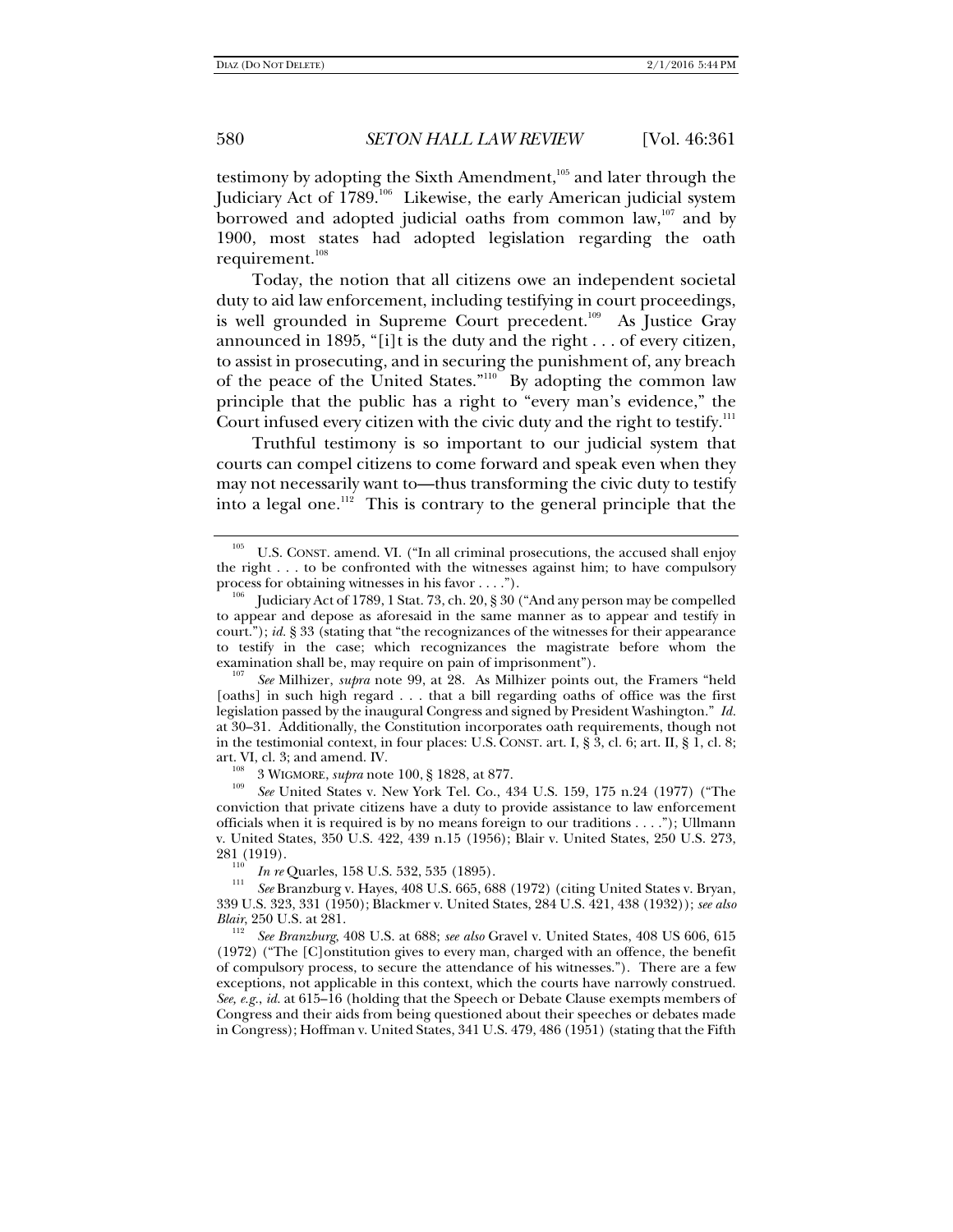government cannot force a person to speak. A citizen who is subpoenaed has the legal obligation, "which every person within the jurisdiction of the Government is bound to perform," to come before the court as a witness.<sup>113</sup> And in the role of a witness, a citizen is not entitled to object and cannot interfere with the court's authority "or to set limits to the investigation that the grand jury may conduct."<sup>114</sup>

Additionally, regardless of whether a person is subpoenaed or voluntarily complies with the citizen's duty to testify, he is bound by the legal duty to testify truthfully. In serving as a witness, a citizen has the solemn and fundamental duty to tell the truth.<sup>115</sup> Truthful testimony is "so necessary to the administration of justice" that the witness's personal interest in privacy must yield to the public's overriding interest in full disclosure.116 Additionally, no one, not even the government, can tell a witness what to say in court, or prevent a witness from testifying against them. $117$  Instead, the witness must tell the truth as he knows it.

Moreover, Congress has provided the courts with broad powers to enforce and control the "the performance of this duty."<sup>118</sup> For instance, the court may punish a witness by "fine or imprisonment, or both, at its discretion" for failure to comply with a subpoena.<sup>119</sup> Similarly, Federal Rule of Evidence 603 codifies the requirement that every witness must swear an oath or affirm that he will testify truthfully,

Amendment is a guarantee against testimonial compulsion of self-incrimination). Indeed, Wigmore condemned such exemptions as "so many derogations from a positive general rule," and as "obstacle[s] to the administration of justice." 4 WIGMORE, *supra* note 95, § 2192, at 649, 651. 113 *Blair*, 250 U.S. at 281; *see also* New York v. O'Neill, 359 U.S. 1, 11 (1959) ("A

citizen cannot shirk his duty, no matter how inconvenienced thereby, to testify in criminal proceedings and grand jury investigations in a State where he is found."); *Blackmer*, 284 U.S. at 438 ("It is also beyond controversy that one of the duties which the citizen owes to his government is to support the administration of justice by attending its courts and giving his testimony whenever he is properly summoned $[,] \ldots$ [a]nd the Congress may provide for the performance of this duty and prescribe

<sup>&</sup>lt;sup>114</sup> United States v. Calandra, 414 U.S. 338, 345 (1974) (quoting *Blair*, 250 U.S. at 282). 115 *See* 18 U.S.C.S. §§ 1621, 1623 (LexisNexis 2014); *Blair*, 250 U.S. at 282 ("[T]he

witness is bound . . . to tell what he knows in answer to questions framed for the purpose of bringing out the truth of the matter under inquiry.").<br>
<sup>116</sup> *Calandra*, 414 U.S. at 345 (quoting *Blair*, 250 U.S. at 281).<br>
<sup>117</sup> *See* 18 U.S.C.S. § 1512(b).<br>
<sup>118</sup> *PL*<sub>1</sub> *b*<sub>1</sub> mg, 204 U.S. 44 degrees are

<sup>&</sup>lt;sup>118</sup> *Blackmer*, 284 U.S. at 438 ("And the Congress may provide for the performance of this duty and prescribe penalties for disobedience.").

See 18 U.S.C.S. § 401; 28 U.S.C.S. § 1826(a) (LexisNexis 2014) ("Whenever a witness . . . refuses without just cause shown to comply with an order of the court to testify . . . the court . . . may summarily order his confinement . . . .").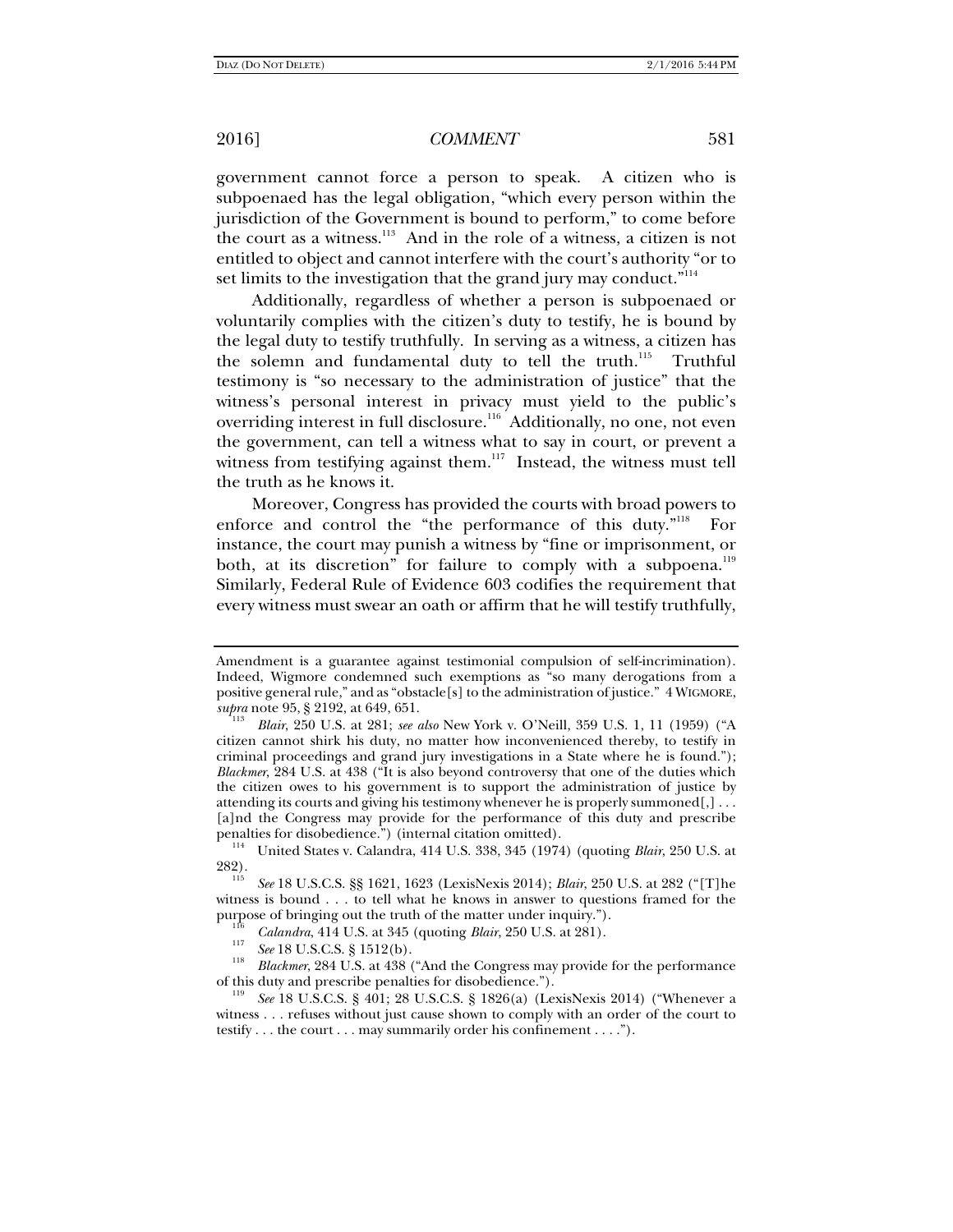in a "form designed to impress that duty on the witness's conscience." $120$ Failure to tell the truth is not only a punishable offense, $121$  but the Supreme Court has held that in the judicial process of obtaining a witness's testimony, perjury "simply has no place whatever."<sup>122</sup>

Courts have routinely relied on the witness's independent duty to testify to reject attempts by citizens, regardless of their role in society, to circumvent their obligation to comply with the judicial process. For example, in *United States v. Nixon*, the Court required President Nixon to comply with a subpoena reasoning that "[t]he very integrity of the judicial system and public confidence in the system depend on full disclosure of all the facts, within the framework of the rules of evidence."<sup>123</sup> A court's authority to compel testimony is "imperative to the function of courts" and to "ensure that justice be done."124 At the same time, citizens who have failed to comply with the court's orders (or who lie while testifying) have met stringent punishments. $125$ 

Lastly, in an effort to keep judicial testimony free from outside pressures, the Supreme Court recognized the common law civil damage immunity afforded to witnesses. In *Briscoe v. LaHue*, the Court held that a police officer was immune from civil liability suits under 42 U.S.C. § 1983 based on his allegedly perjurious testimony at a criminal trial.<sup>126</sup> The plaintiff, previously convicted of burglarizing a house trailer, claimed that the defendant lied during trial by testifying that plaintiff was one out of 50 to 100 people "whose prints would match a partial thumbprint" found at the crime scene. $127$  The plaintiff insisted that the testimony was false because the FBI and state police had deemed the partial thumbprint evidence unreliable.<sup>128</sup>

<sup>&</sup>lt;sup>120</sup> FED. R. EVID. 603 (2011).<br><sup>121</sup> 18 U.S.C.S. § 1621 ("Whoever having taken an oath before a competent tribunal . . . that he will testify, declare, depose, or certify truly, . . . [states] willfully and contrary to such oath. . . any material matter which he does not believe to be true . . . is guilty of perjury and shall . . . be fined . . . or imprisoned not more than five years, or both.").<br>
<sup>122</sup> United States v. Mandujano, 425 U.S. 564, 576 (1976).<br>
<sup>123</sup> United States v. Nixon, 418 U.S. 683, 709 (1974).<br>
<sup>124</sup> *Id.; see also* Branzburg v. Haves, 408 U.S. 665, 686 (1972) (holding that th

general obligation of every citizen to testify outweighs the newsman's privilege).

*See* United States v. Wilson, 421 U.S. 309, 319 (1975) (affirming criminal contempt conviction of a citizen who refused to testify); Blackmer v. United States, 284 U.S. 421, 438 (1932) (same); United States v. Burge, 711 F.3d 803, 815 (7th Cir. 2013) (affirming a four-and-a-half-year conviction for perjury and obstruction of justice of

<sup>&</sup>lt;sup>126</sup> Briscoe v. LaHue, 460 U.S. 325, 330–31 (1983).<br> *Id.* at 326–27.<br>
<sup>128</sup> *Id.* at 326–27.

*Id.* at 327.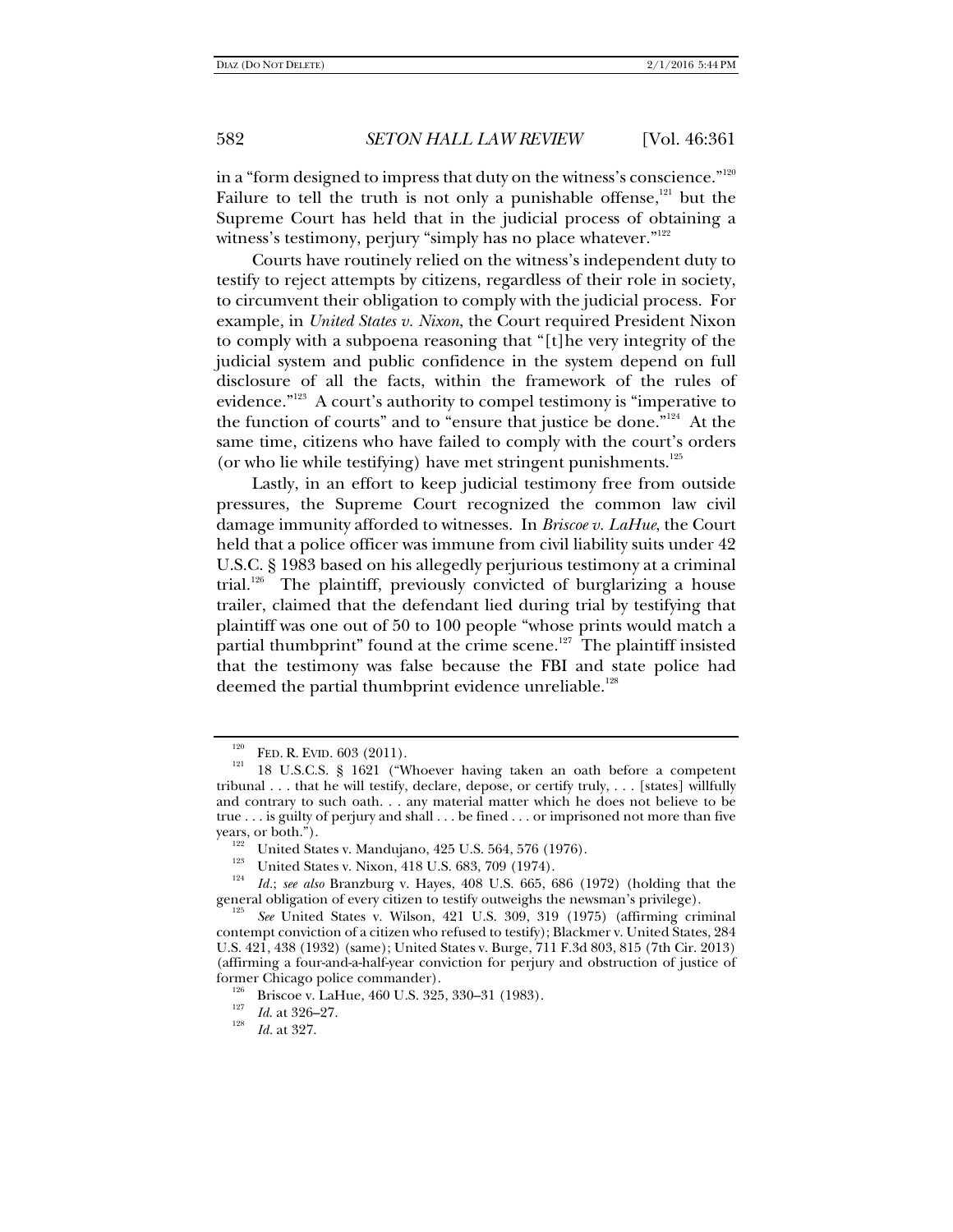The Court found that Congress intended this section of the Civil Rights Act of 1871 to include the same protections afforded to witnesses at common law for civil damage claims.<sup>129</sup> The Court reasoned that "the claims of the individual must yield to the dictates of public policy, which requires that the paths which lead to the ascertainment of truth should be left as free and unobstructed as possible."130 Specifically, the *Briscoe* Court found that when citizens are called to be witnesses, they have a non-negotiable duty to testify, making their protection from civil liability essential.<sup>131</sup>

In sum, the testimonial process is a bedrock principle of our judicial system. The Supreme Court has continually recognized it as such, whether by adopting the common law axiom that society is entitled to every man's testimony, or by maintaining the testimonial process as free from outside pressures as possible. Thus, it came as no surprise that the Court recognized truthful testimony as a "quintessential example of speech as a citizen" when deciding the next public employee speech case, *Lane v. Franks*, in June 2014.132

### IV. *LANE V. FRANKS*: PURSUANT TO "ORDINARY" JOB DUTIES STANDARD

While conducting a financial audit, Edward Lane, a program director at a community college, discovered that Suzanne Schmitz, a state representative employed by the college, was committing fraud and fired her.<sup>133</sup> This spawned an investigation by the FBI leading to a grand jury proceeding and later a trial, where Lane testified about his reasons for terminating Schmitz.<sup>134</sup> Subsequently, Steve Franks, president of the college, fired twenty-nine employees, including Lane, but later rescinded all terminations except Lane's and that of another employee.<sup>135</sup> Lane sued claiming that Frank had fired him, in violation of the First Amendment, due to his testimony against Schmitz.136

The district court granted summary judgment for the defendant, finding Lane's testimony unprotected under *Garcetti* because he "had learned of the information that he testified about while working as Director . . . such that his speech [could] still be considered as part of his official job duties and not made as a citizen on a matter of public

<sup>129</sup>

*Id.* at 334. *Id.* at 332–33 (quoting Calkins v. Sumner, 13 Wis. 193, 197 (Wis. 1860)).<br> *Id.* at 333. <br>
Lane v. Franks, 134 S. Ct. 2369, 2379 (2014).<br>
<sup>133</sup> *Id.* at 2375. *Id.* 134 S. Ct. 2369, 2379 (2014).

<sup>&</sup>lt;sup>135</sup>*Id.* at 2376.

*Id.*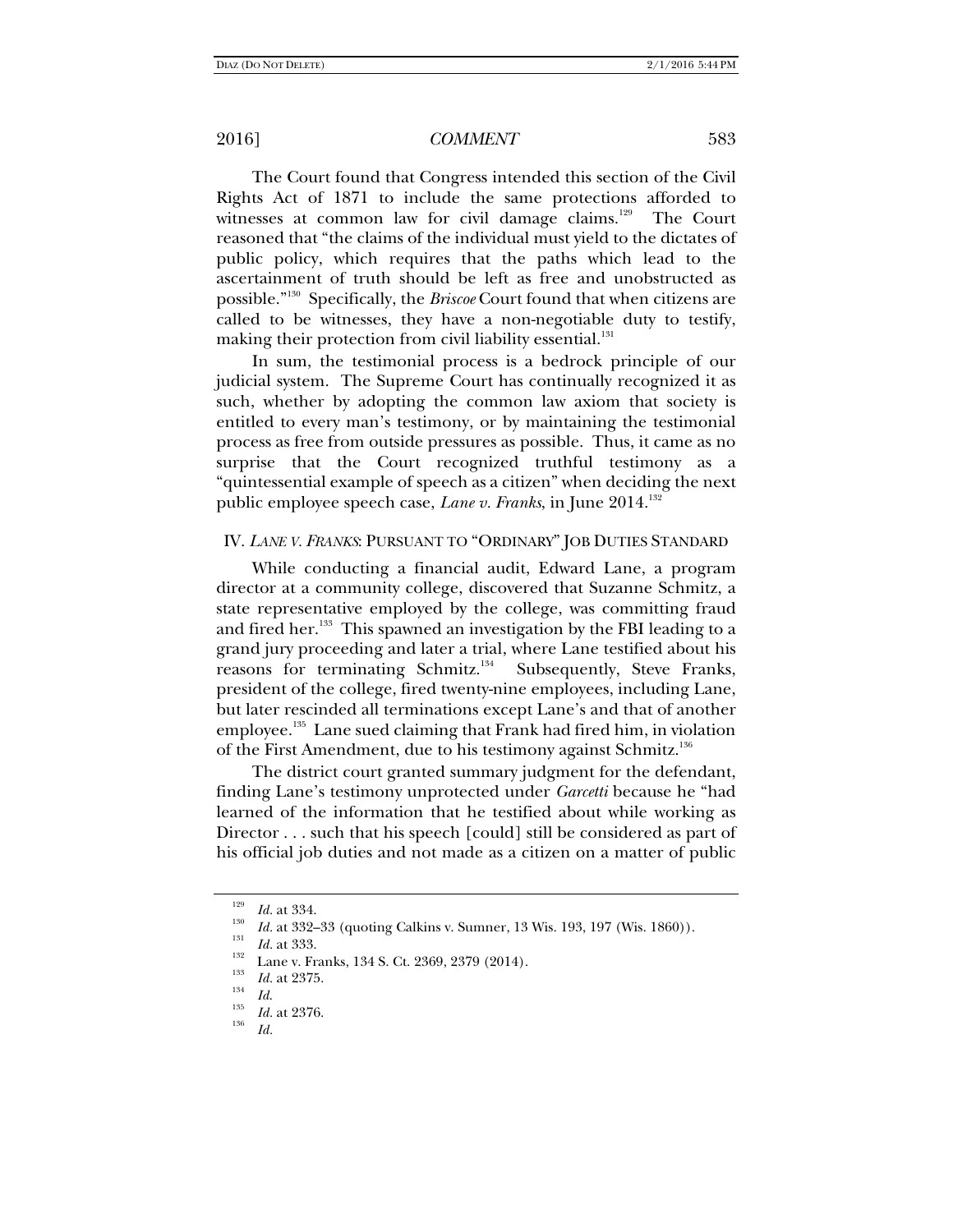concern."137 The Eleventh Circuit affirmed, holding that Lane spoke as an employee and not a citizen because he acted "pursuant to his official duties when he investigated Schmitz['s] employment, spoke with Schmitz and [college] officials regarding the issue, and terminated Schmitz."138 Since his testimony owed its existence to his professional responsibilities, under *Garcetti*, it constituted the product commissioned by his employer. Therefore, the Eleventh Circuit found that Lane spoke as an employee and not as a citizen when he took the stand.<sup>139</sup> Additionally, the court held that in any event, the defendant was entitled to qualified immunity. $140$ 

The Supreme Court granted certiorari "to resolve discord among the Court of Appeals as to whether public employees may be fired—or suffer other adverse employment consequences—for providing truthful subpoenaed testimony outside the course of their ordinary job responsibilities."141 In a unanimous opinion by Justice Sotomayor, the Court reversed in part and remanded, holding that Lane's testimony constituted protected citizen speech but agreeing with the Eleventh Circuit that the defendant was entitled to qualified immunity.<sup>142</sup> The Court observed that *Garcetti* "said nothing about speech that simply relates to public employment or concerns information learned in the course of public employment."143 As such, the Eleventh Circuit read *Garcetti* far too broadly by treating as dispositive the fact that "Lane learned of the subject matter of his testimony in the course of his employment."<sup>144</sup> Rather, the proper inquiry was "whether the speech at issue is itself *ordinarily within the scope* of an employee's duties."145

In finding Lane's speech to be citizen speech, the Court emphasized the fact that the speech at issue was sworn testimony in judicial proceedings.<sup>146</sup> The Court observed that the Eleventh Circuit had given "short shrift to the nature of sworn judicial statements and

<sup>145</sup> Id. (emphasis added). It was undisputed that Lane's ordinary job duties did not include testifying, thus the Court chose not to directly address whether truthful testimony made pursuant to ordinary job duties would constitute citizen speech. *See id.* at 2378 n.4. As explained in Part V, *infra*, however, the Court's analysis and language provide the foundation for answering that question in the affirmative.

*Id.* at 2378–79.

<sup>137</sup> *I<sup>38</sup> Id.* (internal quotation marks omitted).<br>
<sup>138</sup> *Lane*, 134 S. Ct. at 2377.<br>
<sup>139</sup> *Id.* at 2376–77.<br>
<sup>140</sup> *Id.* at 2377.<br>
<sup>141</sup> *Id.* 

 $\frac{142}{143}$  *Id.* at 2383.

<sup>&</sup>lt;sup>143</sup> *Id.* at 2379.<br><sup>144</sup> *Lane*, 134 S. Ct. at 2379.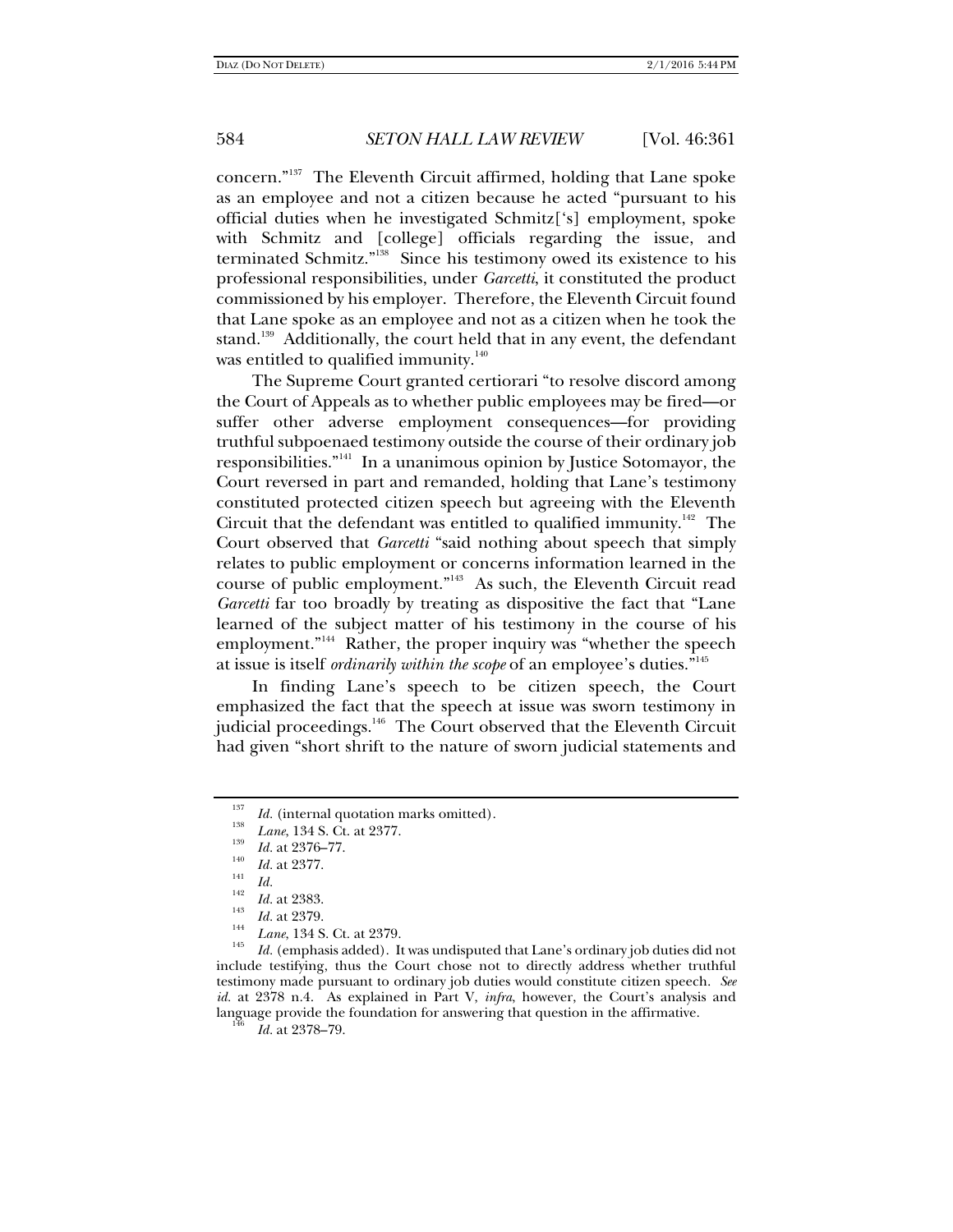ignored the obligation borne by all witnesses to testify under oath."<sup>147</sup> Particularly, the Court noted that "[s]worn testimony in judicial proceedings is a quintessential example of speech as a citizen for a simple reason: Anyone who testifies in court bears an obligation, to the court and society at large, to tell the truth."<sup>148</sup> Thus, a public employee who testifies in judicial proceedings has an independent duty to testify truthfully that exists separate and apart from any other duty he may owe to his employer. The Court found that this "independent obligation renders sworn testimony speech as a citizen and *sets it apart from speech made purely in the capacity of an employee*."149

Justice Thomas, joined by Justice Scalia and Justice Alito, concurred by stating that answering Lane's question "require[d] little more than a straightforward application of *Garcetti*."<sup>150</sup> Justice Thomas further opined that the question whether a public employee speaks as a citizen on a matter of public concern when the employee gives truthful testimony under oath in the course of his ordinary job responsibilities, was a "quite different question" left for another day.<sup>151</sup>

# V. *LANE* AS THE FOUNDATION FOR COMPLETELY PROTECTING PUBLIC EMPLOYEE SWORN TESTIMONY

Although *Lane* does not expressly discuss whether the First Amendment protects sworn testimony made pursuant to ordinary job duties, the decision lays the foundation for protecting such speech by narrowing and refining *Garcetti*'s "pursuant to official duties" standard, as well as by holding that truthful testimony is inherently citizen speech.

### A. *Lane Reins in the Scope of Garcetti*

Key language in *Lane* reins in the scope of *Garcetti* so that only on rare occasions will truthful testimony fall within the ordinary job duties of public employees.152 In *Garcetti*, the Court did not provide a

<sup>&</sup>lt;sup>147</sup> *Id.*<br><sup>148</sup> *Id.* at 2379.

*Id.* (emphasis added). *Lane*, 134 S. Ct. at 2383 (Thomas, J., concurring). *Id.* 

<sup>&</sup>lt;sup>152</sup> In the months since the Court's decision, several lower courts have interpreted *Lane* as narrowing *Garcetti*'s reach. *See, e.g.*, Mpoy v. Rhee, 758 F.3d 285, 295 (D.C. Cir. 2014) ("[T]he use of the adjective 'ordinary'—which the court repeated nine times could signal a narrowing of the realm of employee speech left unprotected by *Garcetti*."); Hagan v. City of New York, 39 F. Supp. 3d 481, 510 (S.D.N.Y. 2014) (stating that *Lane* can be understood as narrowing *Garcetti*, and that "the focus is on [the employee's] 'ordinary' job responsibilities"); Holt v. Commonwealth, No. 10-5510,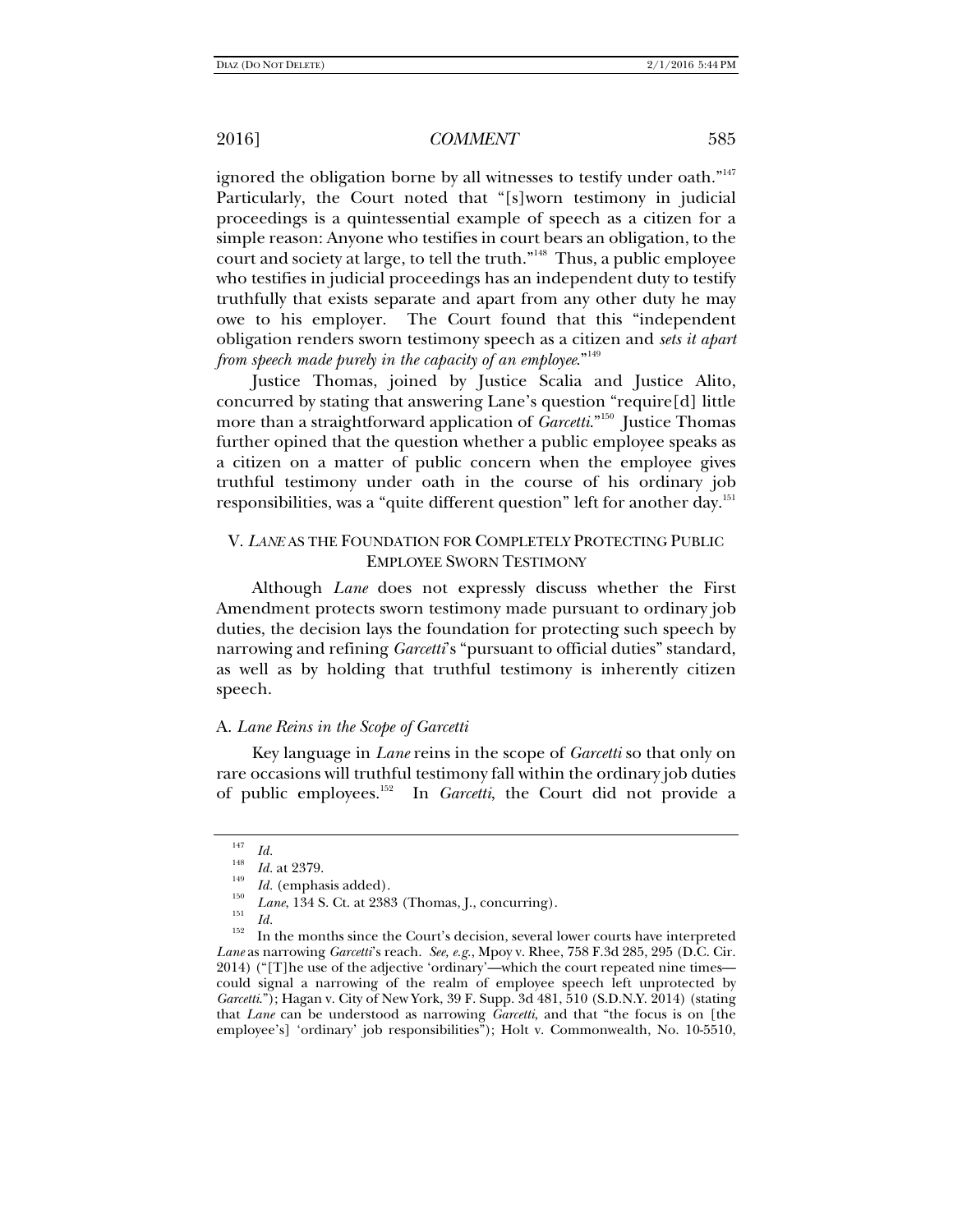framework for defining the scope of an employee's duties. But the majority stated that job descriptions are "neither necessary nor sufficient to demonstrate that conducting the task is within the scope of the employee's professional duties for First Amendment purposes."153 Instead, the Court emphasized the need for a practical inquiry.<sup>154</sup>

The *Lane* Court again emphasized the need for a practical inquiry. Justice Sotomayor's opinion, however, does more than pay lip service to *Garcetti*; *Lane* refines and narrows *Garcetti*'s "pursuant to official duties" standard in two ways. First, the Court's use of the term "ordinary" to qualify "official duties," which does not appear in *Garcetti*'s majority opinion, both sharpens the inquiry and narrows the realm of employee speech left unprotected by *Garcetti*. Under *Lane*, the question is not whether an employee speaks pursuant to *any* official duty, but whether the *speech* is made pursuant to one of the *ordinary* official duties. Thus, *Lane* mandates that the speech act itself constitute part of the public employee's routine or "ordinary" job duties.

Second, *Lane* provides guidance as to what constitutes speech made *pursuant* to official duties. An employee does not speak pursuant to official duties simply because the speech "concerns information related to or learned through public employment."<sup>155</sup> This language also narrows the reach of *Garcetti*. An employee does not speak pursuant to his ordinary duties simply because the content of his speech relates to, or is something learned while conducting, official job duties. Thus, the fact that Lane learned about Schmitz's fraud while conducting one of his ordinary duties (a financial audit) as the school's program director, or that his testimony related to this duty, does not mean Lane testified "pursuant to" his official duties. Clearly, Lane's ordinary official duties did not include providing sworn testimony about fraud under subpoena. Instead, an employee speaks pursuant to job duties only when the conduct is part of what the employee was ordinarily employed and paid to do.

These refinements severely limit the possibility of courts reaching decisions such as those in *Huppert* and *Green*. For example, Huppert was a gang investigator within the Pittsburg Police Department when the court subpoenaed him to testify before a civil grand jury in charge

<sup>2014</sup> U.S. Dist. LEXIS 113409, at \*14 (E.D. Pa. Aug. 14, 2014) (stating that *Lane* brought the Supreme Court precedent in line with the Third Circuit *Reilly* decision).<br><sup>153</sup> Garcetti v. Ceballos, 547 U.S. 410, 425 (2006).<br><sup>154</sup> *Id.* at 424.<br><sup>155</sup> *Lane*, 134 S. Ct. at 2377.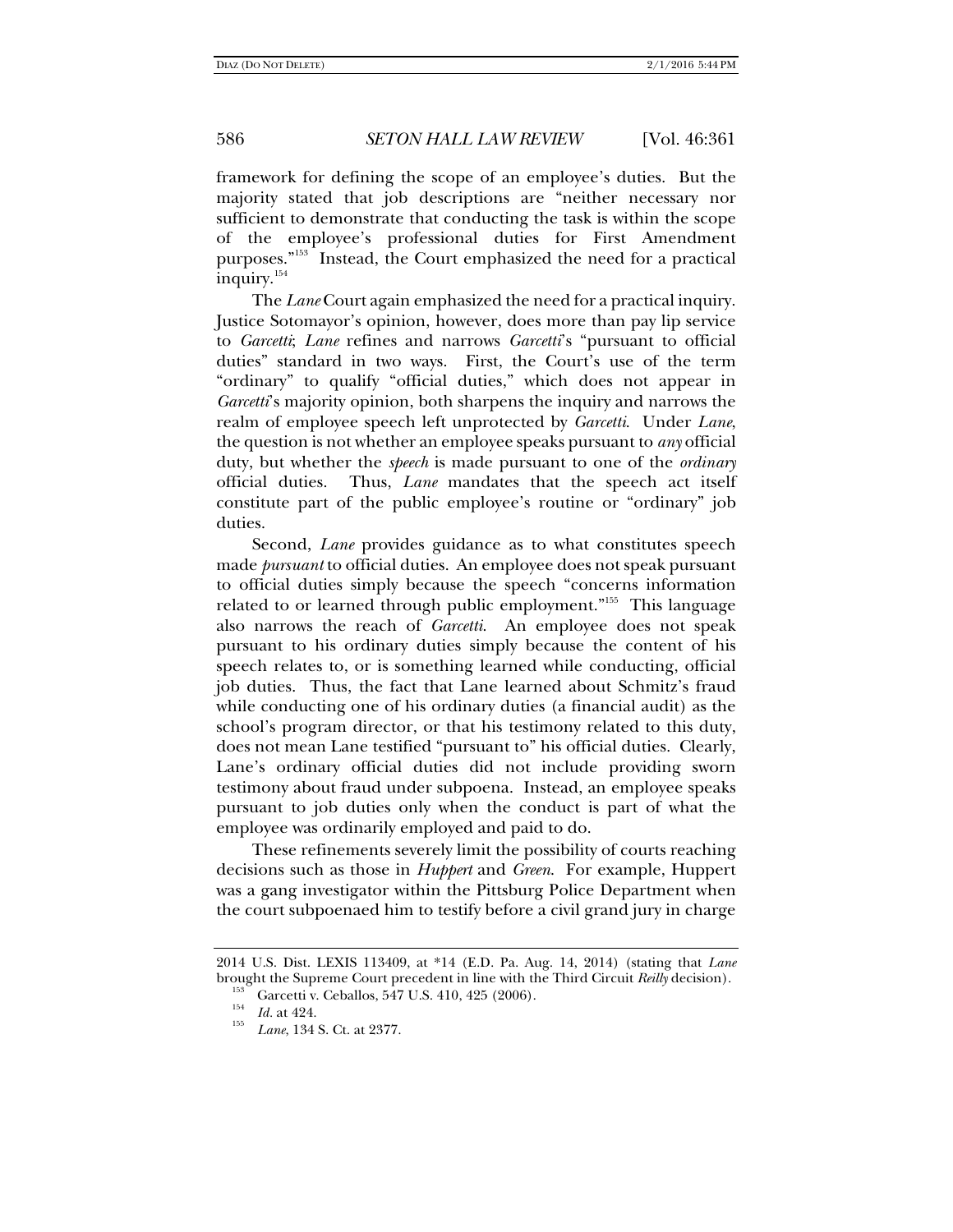of investigating corruption in the PPD.<sup>156</sup> Huppert claimed that his supervisor retaliated against him for his testimony.157 Applying *Garcetti*, the court held that Huppert had spoken as an employee because testifying was part of his official duties as a police officer.<sup>158</sup>

Under *Lane*, however, the result is much different. Even assuming that Huppert's official job duties as a gang investigator included testifying in court, the courts must apply *Lane's* refinements. That is, was testifying in court and civil grand juries one of Huppert's ordinary duties? And was his testimony made "pursuant to" that ordinary duty, or did his testimony merely concern information related to or learned through his employment?

As a gang investigator, Huppert's ordinary duties would have likely included monitoring gang members, investigating gang-related crimes, apprehending perpetrators and confiscating the fruits of their crimes, writing reports related to these activities, and perhaps testifying in court about said arrests.<sup>159</sup> Thus, for example, assume that after conducting an extensive investigation of a suspected gang member, Huppert discovers a drug ring and apprehends the perpetrators in the act. Huppert's testimony in court addressing the methods he used, and how and why he arrested the defendant gang members, would arguably be speech made pursuant to his ordinary job duties.<sup>160</sup>

Applying *Lane's* framework to the facts in *Huppert*, however, leads to a different conclusion. Unlike Huppert's hypothetical testimony regarding the gang-related crimes, Huppert's testimony before the grand jury relating to possible corruption within the PPD falls under speech that "concerns information related to or learned through public employment." That testimony is in no way "pursuant to" his job duties or part of his "ordinary" job duties as a gang investigator. Unlike *Garcetti*, where Ceballos's job ordinarily required him to prepare internal memorandums, Huppert's job did not ordinarily require him to testify about possible corruption within the police department

<sup>&</sup>lt;sup>156</sup> Huppert v. City of Pittsburg, 574 F.3d 696, 700 (9th Cir. 2009).<br> *Id.* 

<sup>&</sup>lt;sup>158</sup>*Id.* at 707.<br> *See, e.g.*, Gang Investigations Unit, SAN JOSE POLICE DEP'T, http://www.sjpd.org/BOI/Gang\_Investigations.html (last visited Oct. 25, 2014); *Police Gang Unit Careers and Job Description*, LAWENFORCEMENTEDU.NET, http://www.lawenforcementedu.net/police-officer/police-gang-unit/ (last visited Oct. 25, 2014). I rely here on a simple job description merely to illustrate a point. Under *Lane* and *Garcetti*, the job description is not dispositive, and courts must conduct a fact intensive "practical inquiry" in order to reveal an employee's true ordinary official duties. 160 As will be explained in Part V.B, *infra*, this speech should still be protected given

the countervailing interests.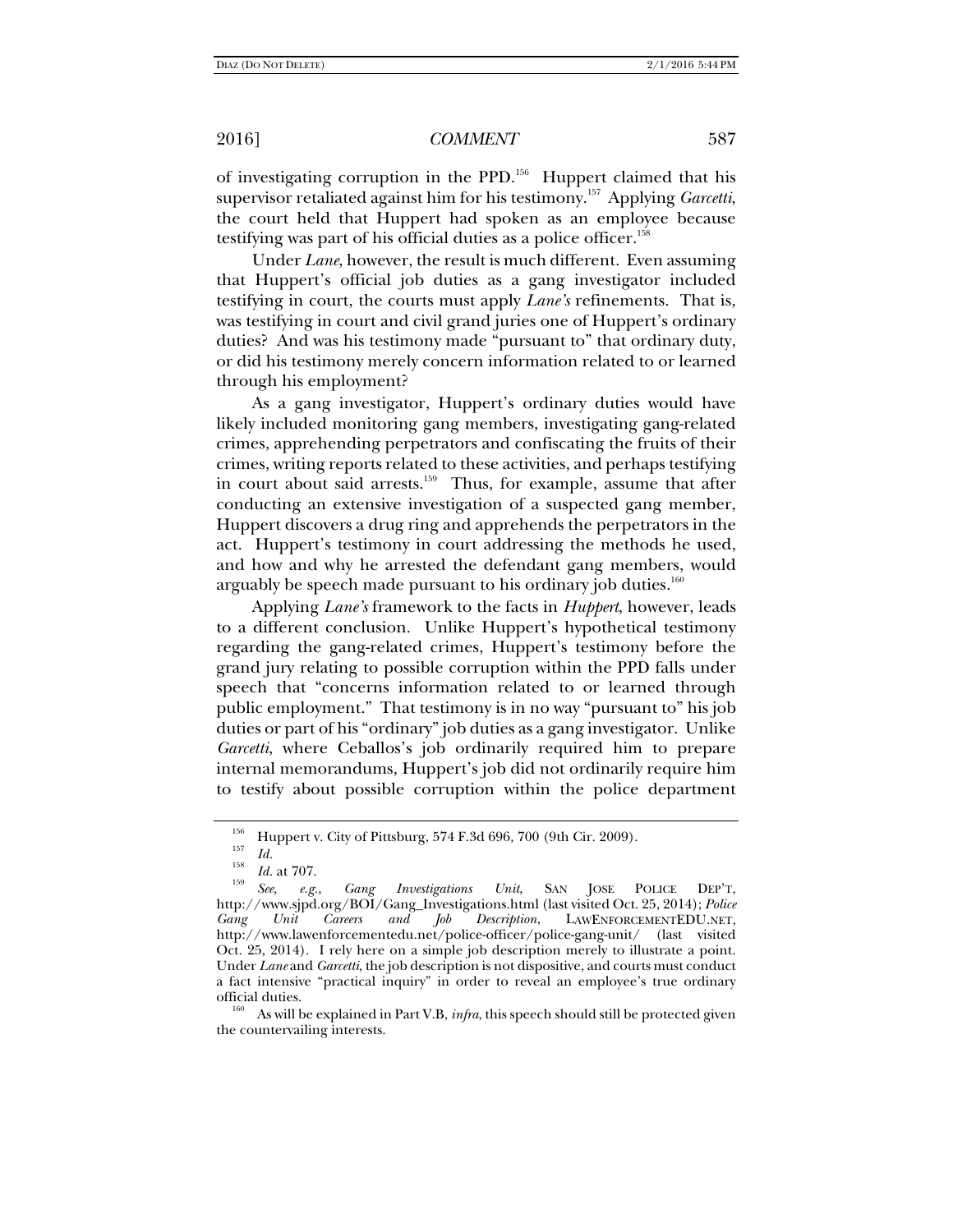before a civil grand jury; the PPD did not employ or pay Huppert to do that. Like Lane's testimony, Huppert's testimony owed its existence to his willingness to perform his civic duty as a citizen. It is, therefore, clearly protected citizen speech.

Similarly, in *Green*, Chief Jailer Green testified at an emergency hearing in Fulton County Superior Court to determine whether the jail was sufficiently safe to keep a convicted murderer who had recently attempted to escape.<sup>161</sup> Green testified that the cell doors had problems and were not secure, and the next day the Sheriff fired her.<sup>162</sup> Relying on *Garcetti*'s broad language, the Eleventh Circuit held that because Green's testimony arose from her position as Chief Jailer, she spoke pursuant to her official duties, and therefore, her speech was unprotected by the First Amendment.<sup>163</sup>

Undoubtedly, *Green's* testimony related to her job as Chief Jailer. Applying *Lane's* refined test, however, the fact that her speech relates to her job or contained information learned on the job is not dispositive.<sup>164</sup> Green's ordinary job duties were to maintain the jail, not to testify or appear in hearings about the jail, meaning that her testimony about the cell doors fell outside her ordinary job duties. Similarly, Green did not testify pursuant to her ordinary duties, but rather, her testimony "concern[ed] information related to or learned through [her] public employment."165 Thus, *Lane* undercuts the reach of *Garcetti* and reinvigorates First Amendment protections for public employees.

# B. *Truthful Testimony Made Pursuant to Ordinary Job Duties Should be Protected as a "Quintessential Example of Speech as a Citizen"<sup>166</sup>*

Even with *Lane's* refinement and narrowing of *Garcetti*, there may be thousands of public employees for whom testifying will constitute speech made pursuant to an ordinary job duty. In 2014, the Bureau of Labor Statistics estimated that federal, state, and local agencies employed over 844,000 detectives, investigators, and police officers.<sup>167</sup> For most, if not all, of these public employees, testifying is often one of

<sup>&</sup>lt;sup>161</sup> Green v. Barrett, 226 F. App'x 883, 884 (11th Cir. 2007) (per curiam).<br>
<sup>163</sup> *Id.* <sup>163</sup>

<sup>&</sup>lt;sup>163</sup> *Id.* at 886.<br><sup>164</sup> *See* Lane v. Franks, 134 S. Ct. 2369, 2377 (2014).

<sup>&</sup>lt;sup>165</sup> Id.<br><sup>166</sup> Id. at 2379.<br><sup>167</sup> *See Household Data Annual Averages, supra* note 4, at 6 (indicating that in 2014 these agencies employed 164,000 detectives and criminal investigators, and 680,000 police and sheriff's patrol officers).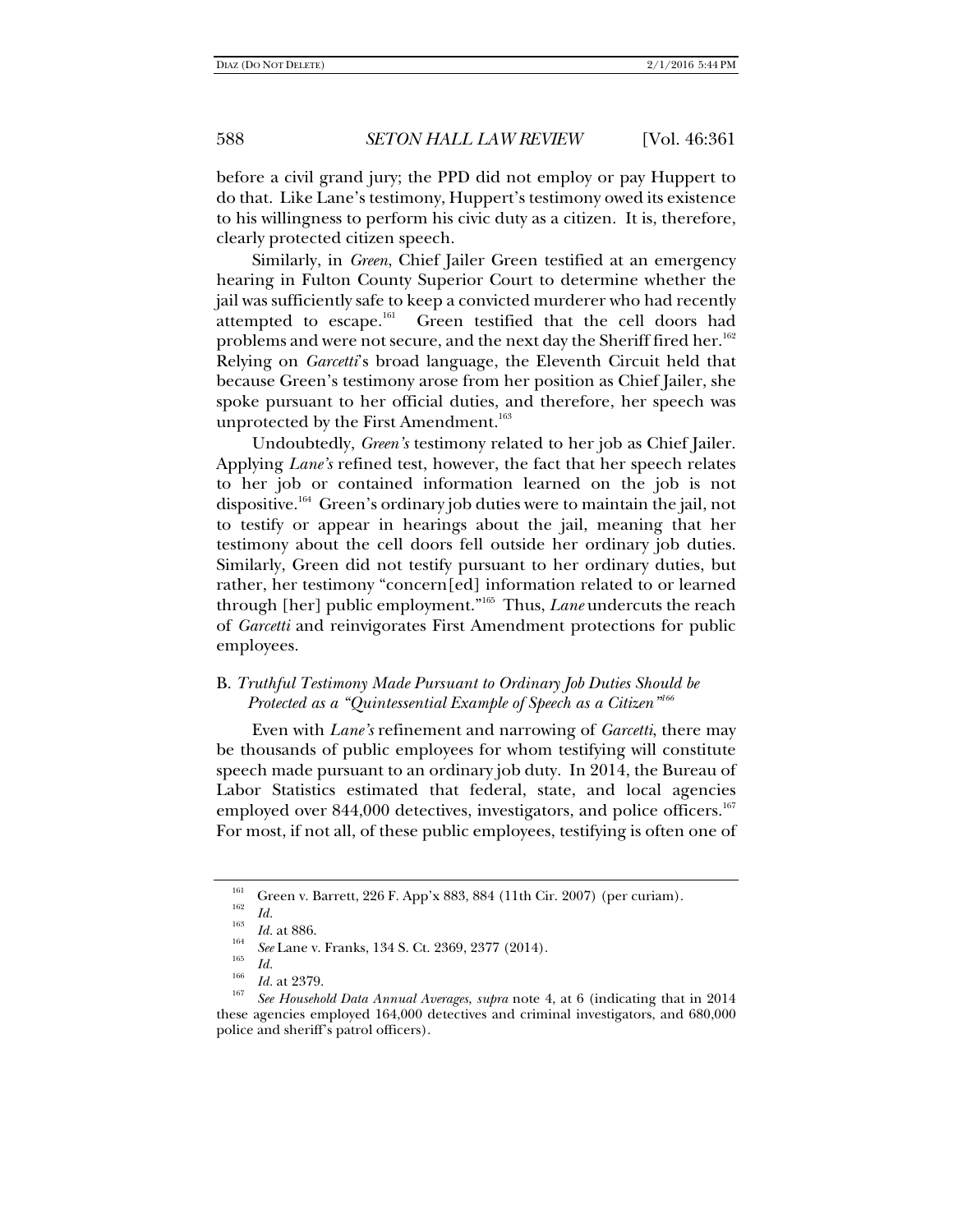their official duties.<sup>168</sup> Yet, sworn testimony is clearly citizen speech speech grounded in independent civic duties that can have a substantial impact on how a jury or judge decides matters affecting a person's life, liberty, and property. Justice Sotomayor's opinion in *Lane* expressly recognized it as such by declaring that sworn testimony is "a quintessential example of speech as a citizen."169Thus, while the Court did not expressly reach this question, Justice Sotomayor's language lays the foundation for a future Court to find sworn testimony made pursuant to ordinary job duties to always be protected citizen speech.

A closer look at *Garcetti* reveals the likelihood of this result. Justice Kennedy and the majority in *Garcetti* rested the Court's opinion as to why speech made pursuant to official duties is always unprotected employee speech on three main rationales. First, the majority reasoned that restrictions on speech made pursuant to public employee job duties "do[] not infringe any liberties the employee might have enjoyed as a private citizen."170 Second, this restriction in no way undermines "the potential societal value of employee speech," since employees "retain the prospect of constitutional protection for their contributions to the civic discourse."<sup>171</sup> Finally, the majority reasoned that granting First Amendment protection to public employee speech made pursuant to ordinary job duties would "commit state and federal courts to a new, permanent, and intrusive role, mandating oversight of communications between and among government employees and their superiors in the course of official business," and would "displace[] . . . managerial discretion."<sup>172</sup> Thus, for the majority, when an employee speaks pursuant to official duties, that speech is *never* afforded protection under the First Amendment.

As the dissenting Justices warned, however, "['never'], in [their] view, is too absolute."173 Particularly, Justice Souter's dissent, joined by Justices Stevens and Ginsburg, specifically cautioned that "the claim

<sup>168</sup> *See, e.g.*, *Police and Detectives*, *supra* note 4 (noting that uniformed police officers, detectives, and investigators typically testify in court as part of their duties). As illustrated by the hypothetical *Huppert* scenario, see *supra* text accompanying note 160, testimony from law enforcement employees regarding the methods, reasons, and how a particular investigation occurred will likely meet the *Garcetti* test, even under *Lane's*

<sup>&</sup>lt;sup>109</sup> *Lane*, 134 S. Ct. at 2379.<br><sup>170</sup> Garcetti v. Ceballos, 547 U.S. 410, 422 (2006).<br>*171 Id.* 

<sup>&</sup>lt;sup>172</sup> *Id.* at 423.

*Id.* at 446 (Breyer, J., dissenting); *see also id.* at 426 (Stevens, J., dissenting) ("The proper answer to the question . . . is 'Sometimes,' not 'Never.'").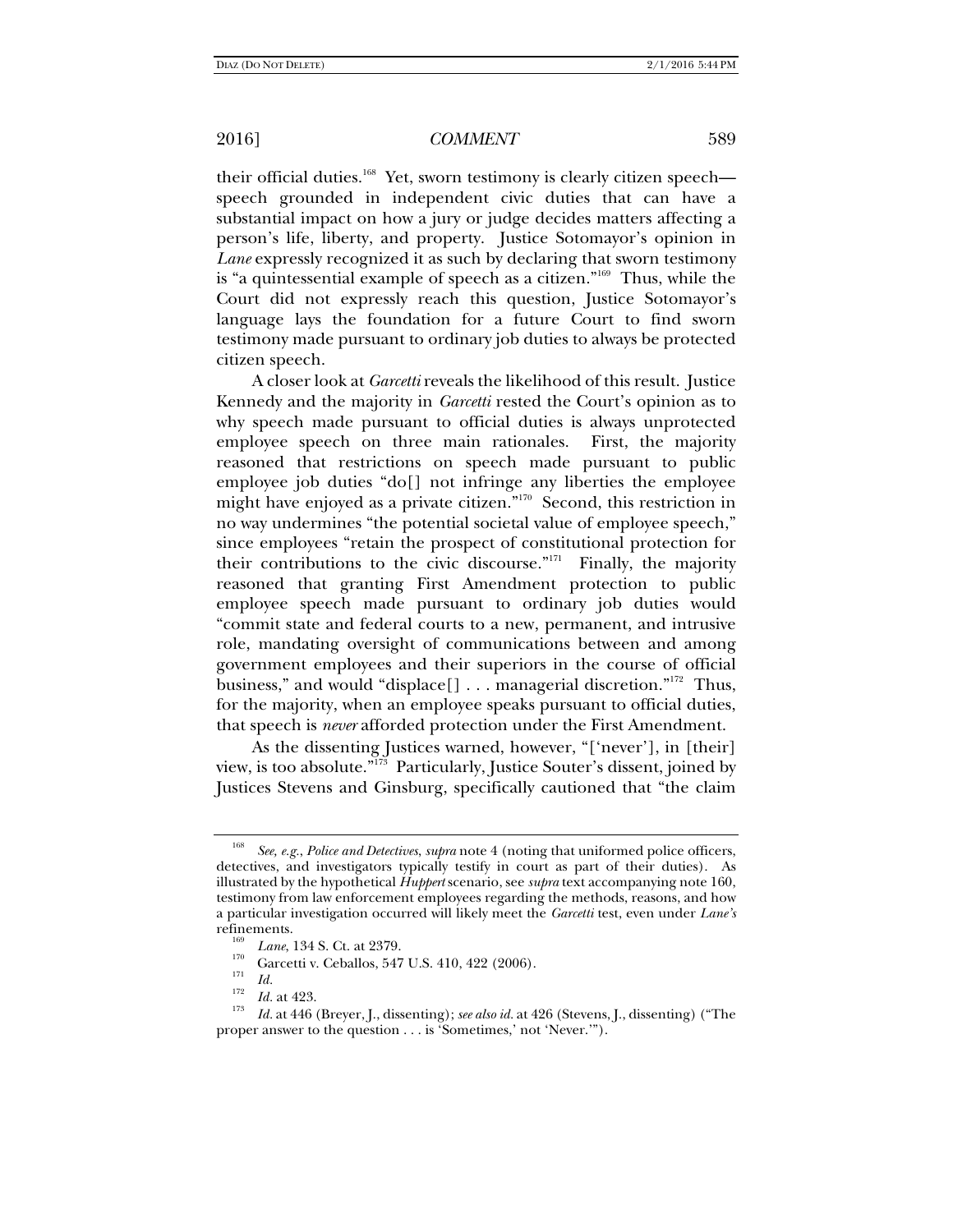relating to truthful testimony in court must surely be analyzed independently to protect the integrity of the judicial process. $n_{14}$  And for good reason, as the Seventh Circuit laid out, the *Garcetti* rationales lose traction when the speech in question implicates the citizen duty and right to testify truthfully. $175$ 

1. Not Protecting Sworn Testimony Made Pursuant to Ordinary Job Duties Infringes a Citizen's Duty and Right to Testify

In *Garcetti*, the majority reasoned that restrictions on speech made pursuant to public a employee's job duties "do[] not infringe any liberties the employee might have enjoyed as a private citizen."176 After all, Ceballos prepared the speech in question (an internal memorandum) because it was part of his daily duties as a calendar deputy—what he was paid to do. No citizen would prepare such a memorandum, meaning that even though a public employee does not cease to be a citizen simply because his employment, Ceballos did not lose a liberty he otherwise enjoyed as a citizen when his employer disciplined him for preparing the memo.

Truthful testimony, however, involves far greater countervailing interests. First, unlike the internal memo at issue in *Garcetti*, testimony in a judicial proceeding owes its existence to the right and civic duty of *every* citizen to aid law enforcement, not to a job duty imposed by an employer. By adopting the common law principle that the public has a right to "every man's evidence," the Framers, Congress, and the Court infused every citizen with the ordinary duty and the right to testify.<sup>177</sup> As Justice Gray announced in 1895, "[i]t is the duty and the right . . . of every citizen[] to assist in prosecuting, and in securing the punishment of, any breach of the peace of the United States."<sup>178</sup> When a public employee testifies, he does so because that is his civic duty and right, not because it is his job. Thus, a public employer who threatens retaliation against an employee who wants to exercise his right and duty as a citizen to testify in court violates a liberty that the employee enjoyed as a private citizen—the duty and right to participate in the judicial process, and thus, the democratic process.

<sup>174</sup>

*I<sup>14</sup> Id.* at 444 (Souter, J., dissenting).<br><sup>175</sup> *See* Chrzanowski v. Bianchi, 725 F.3d 734, 741–42 (7th Cir. 2013), *cert. denied*, 134 S. Ct. 2870 (2014).

<sup>&</sup>lt;sup>176</sup> *Garcetti*, 547 U.S. at 422.<br><sup>177</sup> *See* United States v. New York Tel. Co., 434 U.S. 159, 175 n.24 (1977) ("The conviction that private citizens have a duty to provide assistance to law enforcement officials when it is required is by no means foreign to our traditions  $\dots$ ").

*In re* Quarles, 158 U.S. 532, 535 (1895).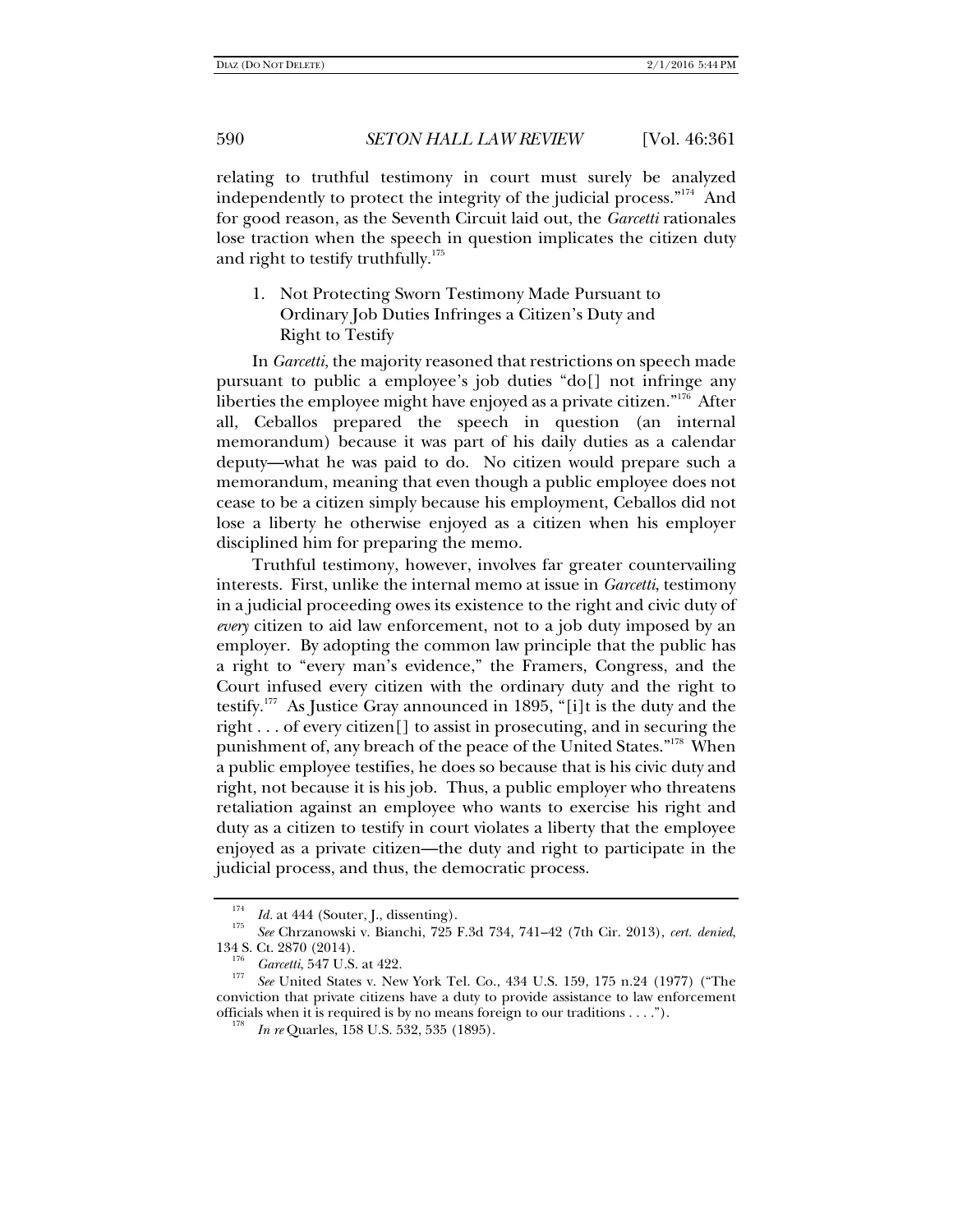Second, when the court subpoenas a citizen, this ordinary duty becomes an enforceable legal obligation "which every person within the jurisdiction of the Government is bound to perform."179 And in the role of a witness, a person is not entitled to object and cannot interfere with or set limits to the court's authority.<sup>180</sup> Thus, when a public employee has been subpoenaed, the law requires him to come before the court and testify, or face fines and even imprisonment.<sup>181</sup> A public employer threatening retaliation for the employee's appearance in a judicial proceeding places the employee in an "impossible position, torn between" complying with a court order and facing retaliation from the employer, or violating the subpoena and facing legal penalties.182 Thus, unlike retaliation for work product like an internal memo, the prospect of facing these penalties infringes the employee's right as a citizen to his property and his liberty.

Finally, regardless of whether the court subpoenas the public employee or he voluntarily complies with the citizen's duty to testify, he is bound by the legal duty to always testify truthfully. In serving as a witness, a person "has the solemn and fundamental duty to tell the truth"183 and must swear or affirm to do so before being permitted to testify.184 Indeed, *Lane* recognized that "[a]nyone who testifies in court bears an obligation, to the court and society at large, to tell the truth."185 Additionally, failure to comply can result in substantial penalties, including incarceration.<sup>186</sup> This means that a public

865 F. Supp. 1516, 1526 (S.D. Fla. 1994), *aff'd in part*, 117 F.3d 1328 (11th Cir. 1997);

<sup>&</sup>lt;sup>179</sup> Blair v. United States, 250 U.S. 273, 283 (1919); *see also* New York v. O'Neill, 359 U.S. 1, 11 (1959); Blackmer v. United States, 284 U.S. 421, 438 (1932).

<sup>&</sup>lt;sup>180</sup> See United States v. Calandra, 414 U.S. 338, 345 (1974) (quoting *Blair*, 250 U.S. at 281–82).

at 281–82). 181 *See* 18 U.S.C.S. § 401 (LexisNexis 2014). *See, e.g.*, Jesse McKinley, *8-Month Jail Term Ends as Maker of Video Turns Over a Copy*, N.Y. TIMES, Apr. 4, 2007, at A9 (freelance journalist held for 224 days for "refusing to turn over a videotape" of demonstration); Kim Murphy, *Two Freed in Anarchist Case*, L.A. TIMES, Mar. 1, 2013, at A8 ("Two activists . . . held for more than five months, mostly in solitary confinement[,] to pressure them to testify about suspected anarchists.").<br><sup>182</sup> *See* Lane v. Franks, 134 S. Ct. 2369, 2380 (2014).<br><sup>183</sup> Golden Door Jewelry Creations, Inc. v. Lloyds Underwriters Non-Marine Ass'n,

*see also Blair*, 250 U.S. at 282. 184 FED. R. EVID. 603. 185 *Lane*, 134 S. Ct. at 2379 (citing 18 U.S.C.S. § 1623); *see also* United States v. Mandujano, 425 U.S. 564, 576 (1976) (plurality opinion) ("Perjured testimony is an obvious and flagrant affront to the basic concept of judicial proceedings."). 186 *See* 18 U.S.C.S. § 1621 ("Whoever having taken an oath before a competent

tribunal . . . that he will testify, declare, depose, or certify truly . . . [states] willfully and contrary to such oath . . . any material matter which he does not believe to be true . . . is guilty of perjury and shall . . . be fined . . . or imprisoned not more than five years, or both."); *Mandujano*, 425 U.S. at 576 ("In this constitutional process of securing a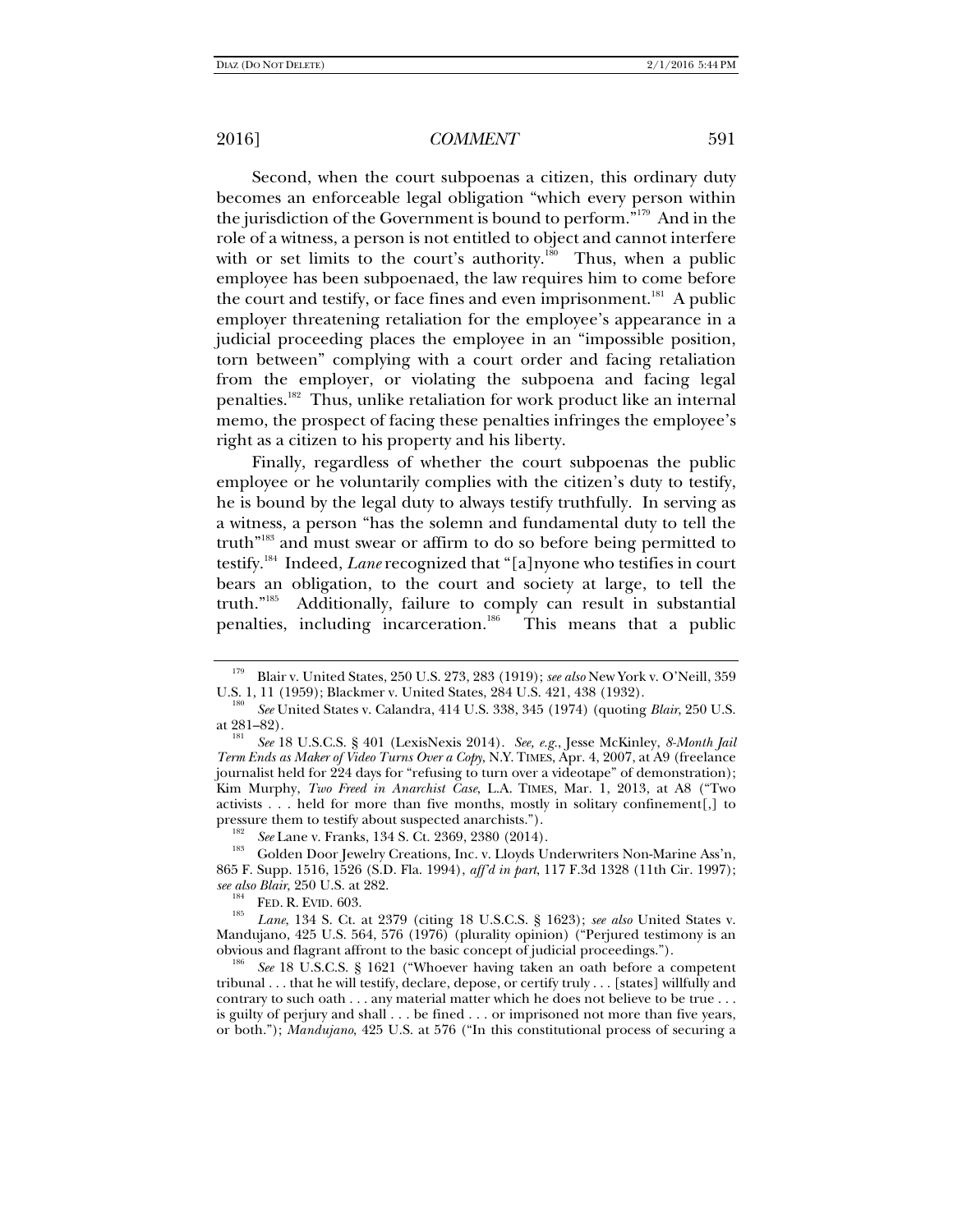employee who testifies, whether pursuant to ordinary job duties or not, is bound by law to do so truthfully. This too, places the employee in a no-win position, torn between telling the truth and facing the employer's wrath, or lying and facing the high burdens of perjury. Again, the prospect of facing these penalties infringes the employee's liberty as a citizen to be free from government sanctions.

Therefore, the application of *Garcetti* to truthful testimony made pursuant to ordinary job duties places the public employee in a precarious lose-lose situation. The employee will be forced to choose between telling the truth and losing his job, or not complying with the court orders and/or lying and facing substantial legal penalties. This dilemma violates not only the public employee's right as a citizen to property and liberty, but also his right to contribute to the public discourse in judicial proceedings. As Justice Sotomayor stated in *Lane*, the presence of the independent obligation and right to testify, and to testify truthfully, not only changes *Garcetti*'s calculus, but also "renders sworn testimony speech as a citizen and *sets it apart from speech made purely in the capacity of an employee.*"<sup>187</sup>

2. Application of *Garcetti* in This Context Undermines the Societal Value of Truthful Testimony

The majority in *Garcetti* further reasoned that refusing to recognize First Amendment protection for a public employee's work product—speech made pursuant to official duties—in no way undermines "the potential societal value of employee speech," since public employees "retain the prospect of constitutional protection for their contributions to the civic discourse."188 In other words, the fact that Ceballos's job required him to write memoranda did not stop him from joining a political party or speaking his mind about a political issue. He could still contribute to society.

This rationale, however, does not follow when the speech in question is truthful testimony. As discussed *supra*, testimony in judicial proceedings owes its existence to the right and civic duty of *every* citizen to aid law enforcement, not merely an *employee's* job duty. Unlike the internal memo at issue in *Garcetti*, testimony is not a work product, something an employer commissions and pays an employee to do. Rather, testimony in judicial proceedings arises from the common law principle that "the public has a right to every man's evidence."<sup>189</sup>

witness' testimony, perjury simply has no place whatever.").<br>  $\frac{187}{187}$  See Lane, 134 S. Ct. at 2379 (emphasis added).

<sup>&</sup>lt;sup>188</sup> Garcetti v. Ceballos, 547 U.S. 410, 422 (2006).<br><sup>189</sup> Kastigar v. United States, 406 U.S. 441, 443 (1972) (citing 12 T.C. HANSARD, THE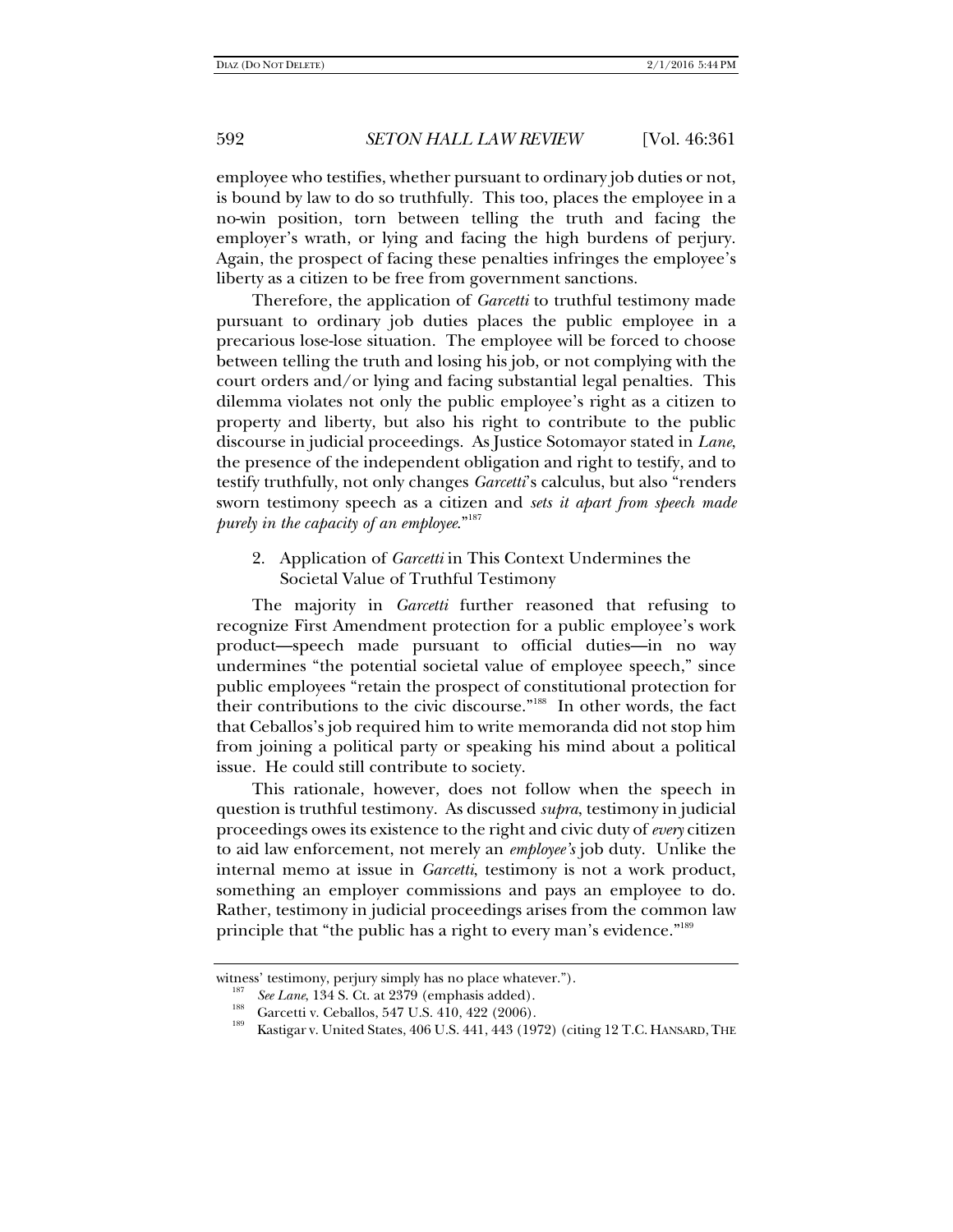Moreover, *Lane* recognized that sworn testimony—the bedrock of our judicial system—has an immeasurable societal value.<sup>190</sup> The Framers understood the need to secure "every man's evidence" by adding the Sixth Amendment to the Constitution.<sup>191</sup> And Congress implemented the principle through statutes creating the extraordinary power to fine and jail those that refuse to cooperate with court orders or defy their obligation to testify truthfully.<sup>192</sup> Indeed, truthful testimony is "so necessary to the administration of justice" that the witness's personal interest in privacy must yield to the public's overriding interest in full disclosure.<sup>193</sup> It is because of this substantial value to society that the *Briscoe* Court recognized, as the common law courts did, that truthful testimony must be free from outside pressures.194 By adopting the civil liability immunity given to witnesses at common law, the *Briscoe* Court highlighted that such external pressures cause witnesses to self-censor, to the detriment of the judicial process.

Not extending First Amendment protection to truthful testimony made pursuant to ordinary job duties undoubtedly chills the public employee's valuable "contributions to the civic discourse" in one of the most important forums, the courtroom. Given that witnesses have a non-negotiable duty to testify truthfully,<sup>195</sup> without First Amendment protections for truthful testimony made pursuant to ordinary job duties, public employees will be placed in "an impossible position, torn between the obligation to testify truthfully and the desire to avoid retaliation and keep their jobs"196 causing a chilling effect on speech.

PARLIAMENTARY HISTORY OF ENGLAND 675, 693 (1812)); *see also* 4 WIGMORE, *supra* note 95 § 2192, at 651 ("From the point of view of society's *right* to our testimony, it is to be remembered that the demand comes, not from any one person or set of persons, but from the community as a whole—from justice as an institution, and from law and order

Lane, 134 S. Ct. at 2379 ("Sworn testimony in judicial proceedings is a quintessential example of speech as a citizen for a simple reason: Anyone who testifies in court *bears an obligation, to the court and society at large*, to tell the truth.") (emphasis added).<br><sup>191</sup> U.S. CONST. amend. VI. ("In all criminal prosecutions, the accused shall enjoy

the right . . . to be confronted with the witnesses against him; to have compulsory process for obtaining witnesses in his favor . . . .").<br>  $See 18 \text{ U.S.C.S.}$  \$8 401, 1621 (LexisNexis 2014).

<sup>&</sup>lt;sup>193</sup> United States v. Calandra, 414 U.S. 338, 345 (1974). *See also* 4 WIGMORE, *supra* note 95 § 2192, at 651 (noting that the testimonial process is "a pulse of air in the

breathing organs of the community").<br><sup>194</sup> Briscoe v. LaHue, 460 U.S. 325, 337 (1983) (quoting Calkins v. Sumner, 13 Wis.<br>193, 197 (1860)).

<sup>&</sup>lt;sup>195</sup> *See Briscoe*, 460 U.S. at 333.<br><sup>196</sup> Lane v. Franks, 134 S. Ct. 2369, 2380 (2014).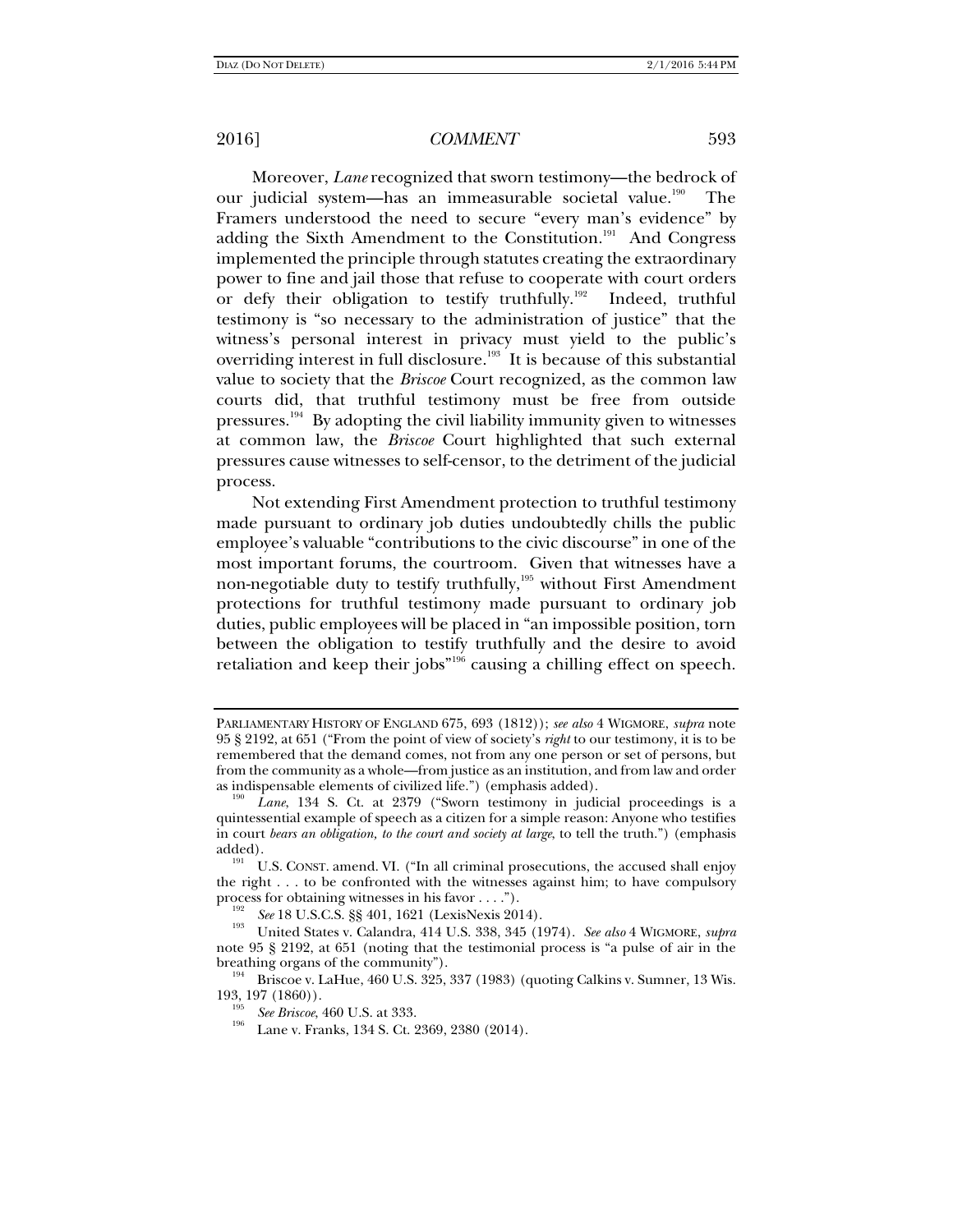First, subpoenaed employees will self-censor their testimony as they walk the thin line between complying with the court's orders and not angering their employers. Second, employees who would otherwise want to voluntarily testify will choose not to do so if an employer threatens retaliation, since they know that once they are in court they will have a legal obligation to tell the truth.

This chilling effect is particularly troublesome given that, as the Court noted in *Pickering* and its progeny, public employees are "the members of the community most likely to have informed and definite opinions" on the subject.<sup>197</sup> Police officers, detectives, and other similarly situated public employees are the members of our society most likely to have informed opinions as to what the facts of a particular investigation are, or whether a particular suspect truly is guilty or not. If a public employer acts to protect a suspect, say similar to what Bianchi did in *Chrzanowski*,<sup>198</sup> that obviously chills the wellinformed opinion of the officer who conducted the investigation and discovered the criminality of Bianchi's family members. This is precisely the type of adverse influence that courts at common law and the Court in *Briscoe* tried to avoid by providing civil damage immunity for truthful testimony. The great constitutional and public interest to "every man's evidence" requires "that the paths which lead to the ascertainment of truth should be left as free and unobstructed as possible."199 Not protecting the sworn testimony of a public employee undoubtedly places substantial obstructions in this path.

Further, a government employer will rarely have a compelling managerial interest in censoring a public employee from testifying. On the other hand, the constitutional rights of due process of law place an overwhelming social value on this speech. This is because unlike an internal memorandum made pursuant to ordinary duties, a witness's truthful testimony can decide the outcome of a case: it can mean the difference between awarding damages in a simple tort case, or an individual losing his rights to life, liberty, or property in a

<sup>&</sup>lt;sup>197</sup> Pickering v. Bd. of Educ., 391 U.S. 563, 572 (1968).<br><sup>198</sup> Chrzanowski v. Bianchi, 725 F.3d 734, 736 (7th Cir. 2013), *cert. denied*, 134 S. Ct.<br>2870 (2014).

<sup>2870 (2014). 199</sup> *Briscoe*, 460 U.S. at 337. By adopting this common law principle, the *Briscoe* Court understood that such outside pressures on the testimonial process would serve only to undermine the "vital process of justice" which "must continue unceasingly; a single cessation typifies the prostration of society; a series would involve its dissolution." 4 WIGMORE, *supra* note 95, § 2192, at 651; *see also id.* § 2195, at 659 (arguing that the duty to testify is temporarily paramount and witnesses "should be encouraged, by the removal of all obstacles, to fulfill it freely and promptly").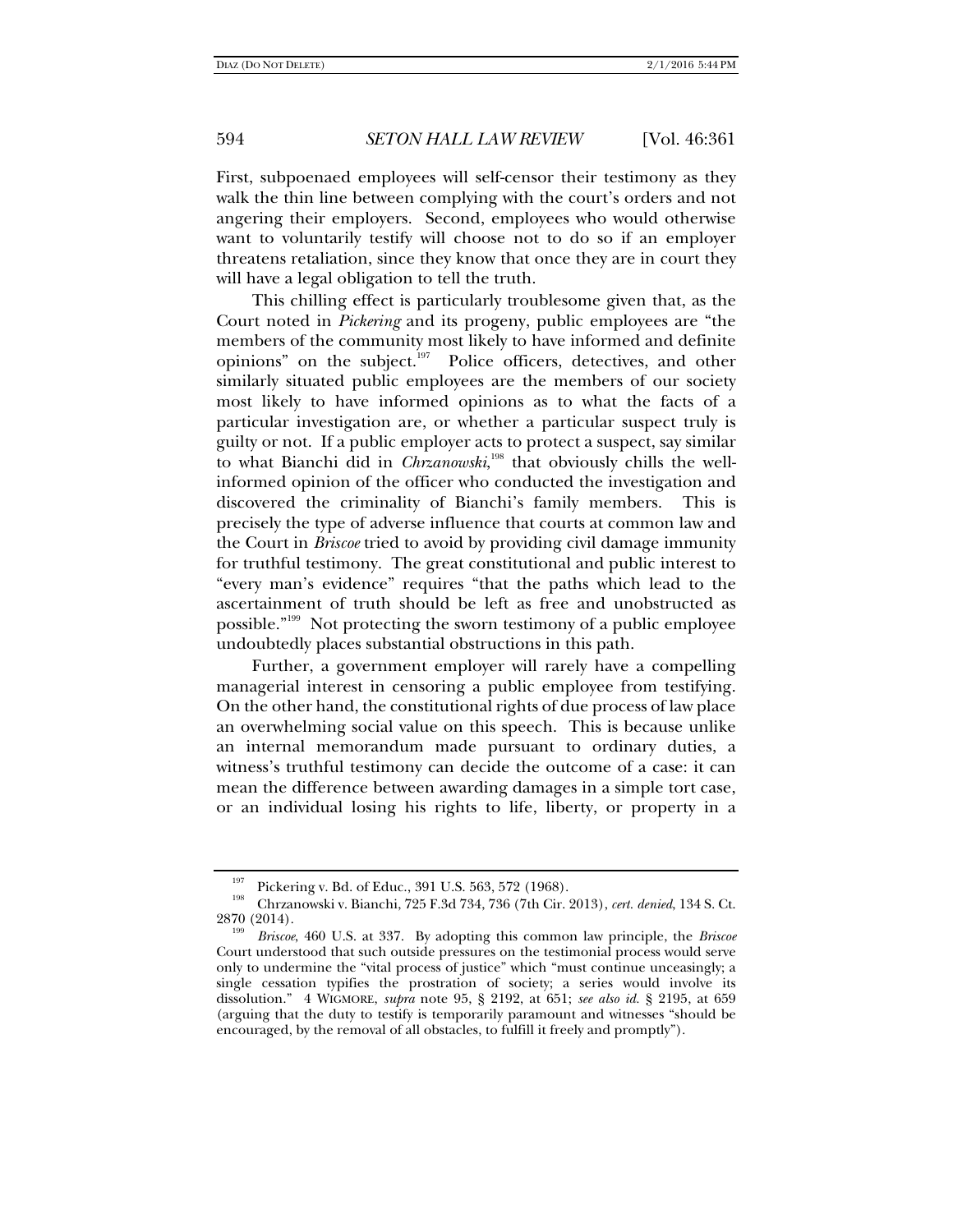criminal case. $200$  It is in this respect, that sworn testimony is essential to our self-governance.<sup>201</sup>

Perhaps in some rare circumstance, such as in the realm of national security, the government in its role as an employer may articulate an important government interest requiring utmost confidentiality. And under such circumstances, the government employer may truly possess a strong managerial discretionary interest in curtailing the public employee's speech. But as shown by the Court in *Nixon*, such national security interests must be balanced against the interests of the public in due process of law and justice. The Court can provide a bright-line exception when such high stakes are present. By and large, however, application of the *Garcetti* rule to a public employee's truthful testimony completely denies speech in the name of a disputable managerial interest. As such, contrary to *Garcetti's* reasoning, it chills the public employee's ability to contribute to the public discourse and, as a result, undermines the significant societal value contained in the testimonial process. Therefore, public employees testifying pursuant to ordinary duties must speak as citizens.

### 3. The Courts Already Control the Testimonial Process

Finally, the majority in *Garcetti* reasoned that extending First Amendment protection to public employee speech made pursuant to official duties would commit the courts "to a new, permanent, and intrusive role," of constant "oversight of communications between and among government employees and their superiors in the course of official business."202 This, the majority found, would be "inconsistent with sound principles of federalism and the separation of powers."<sup>203</sup> In effect, the Court favored a bright-line rule fearing that a case-by-case *Pickering-Connick* balancing approach in such situations would create unnecessary entanglement.

But this rationale is inapposite in the context of truthful testimony. Unlike an internal memorandum written pursuant to daily employment responsibilities, truthful testimony made pursuant to ordinary job duties has a very "relevant analogue to speech by citizens

<sup>200</sup> *See, e.g.*, Murphy v. Waterfront Comm'n, 378 U.S. 52, 94 (1964), *abrogated by* United States v. Balsys, 524 U.S. 666, 688 (1998) (noting the importance of testimony in the discovery of "certain crimes for which evidence would not otherwise be

available"). 201 *See Murphy*, 378 U.S. at 93–94. *See also* 4 WIGMORE, *supra* note 95, § 2192, at 651 ("The whole life of the community, the regularity and continuity of its relations, depend upon the coming of the witness.").<br><sup>202</sup> Garcetti v. Ceballos, 547 U.S. 410, 423 (2006).

*Id.*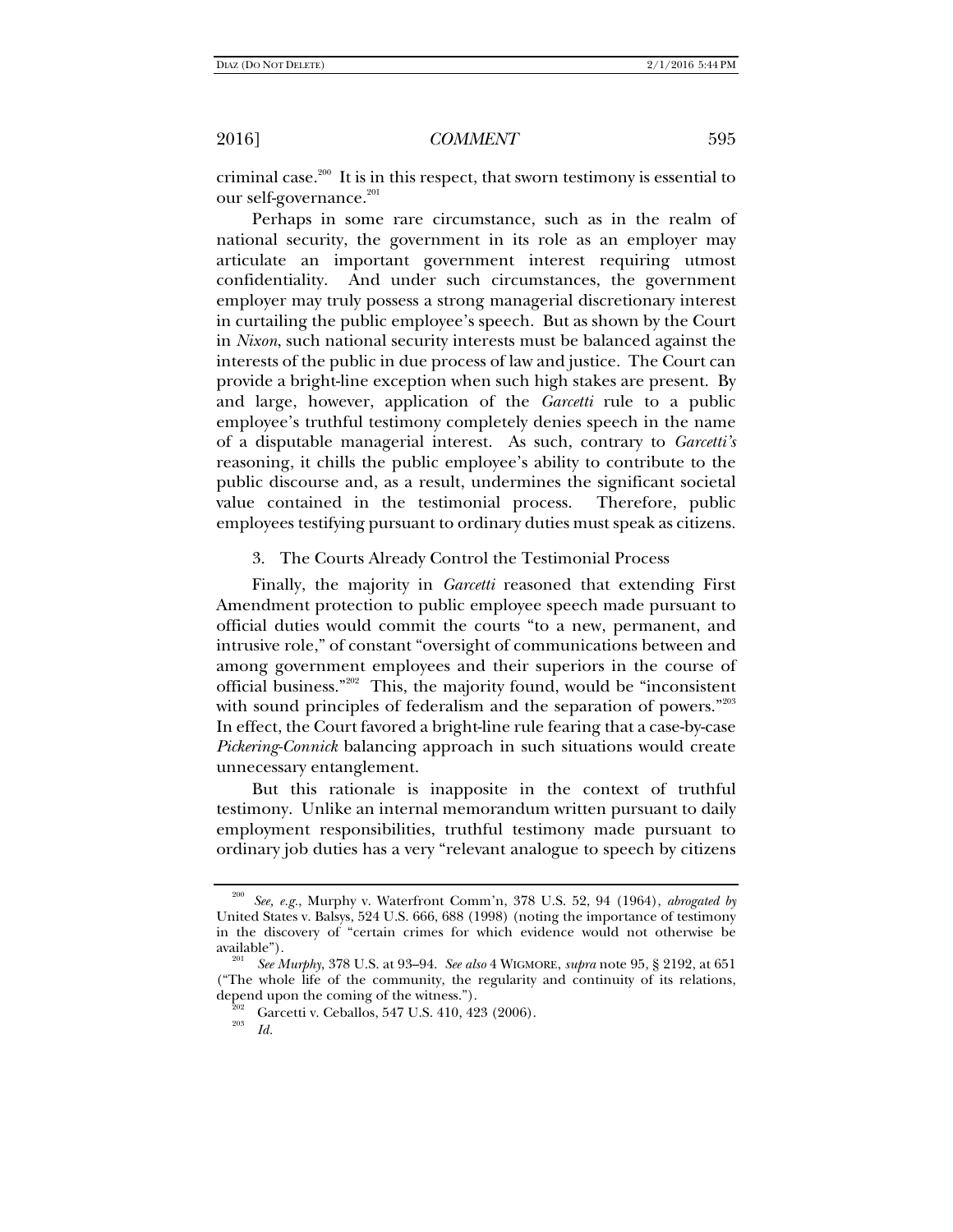who are not government employees." $204$  Regardless of whether a public employee testifies pursuant to an ordinary job duty or not, it is within the sole discretion of the courts, not the government employer, when and how a witness may testify in a judicial proceeding.<sup>205</sup>

For instance, the courts, through the statutory power of subpoena, have the sole authority to compel citizens to appear in a judicial proceeding and may enforce this compulsory process through the power of contempt.206 Once a citizen is in court, the courts control what the witness may say through mechanisms such as the Federal Rules of Evidence and the duty to testify truthfully. $207$  Additionally, it is also axiomatic that no one, not even the government in its capacity as an employer, can force a witness to not testify or to lie during testimony.208

Thus, it is clear that testimony in judicial proceedings is not determined by a government employer's managerial discretion. Only the courts can compel citizens to testify, provide the procedures for allowing what witnesses may or may not say, and discipline witnesses for not complying with its rules. Coupled with the fact that the government employer cannot influence or tell its employee what to say in court, it is evident that protecting truthful testimony would not "commit state and federal courts to a new, permanent, and intrusive role,"209 as *Garcetti* posited. To the contrary, to permit a government employer to dictate when, how, and to what a public employee may testify would intrude upon the judicial branch's authority. As such, by carving a new bright-line rule out of *Garcetti* that protects testimony made pursuant to ordinary job duties, the Court will not be creating entanglement, but rather, will be eliminating it. Therefore, a government employer's "managerial discretion" can never pierce a court's authority to control the testimonial process and as a result, when a public employee provides sworn testimony, he speaks as a citizen, not a public employee.

*Id.* at 424.

*See* Blair v. United States, 250 U.S. 273, 280 (1919) (noting that at the foundation of the federal government "the inquisitorial function of the grand jury and the compulsion of witnesses were recognized as incidents of the judicial power of the United States"); *see also* 4 WIGMORE, *supra* note 95, § 2195, at 653.

<sup>&</sup>lt;sup>206</sup> See FED R. CIV. P. 45; FED R. CRIM. P. 17. See also 28 U.S.C.S. § 1826 (LexisNexis 2014); 18 U.S.C.S. § 401 (LexisNexis 2014).

See, e.g., 18 U.S.C.S. § 1621; United States v. Mandujano, 425 U.S. 564, 576 (1976) (plurality opinion) ("Perjured testimony is an obvious and flagrant affront to the basic concept of judicial proceedings.").<br><sup>208</sup> Fairley v. Andrews, 578 F.3d 518, 525 (7th Cir. 2009) (citing 18 U.S.C. § 1512).<br><sup>209</sup> Garcetti v. Ceballos, 547 U.S. 410, 423 (2006).